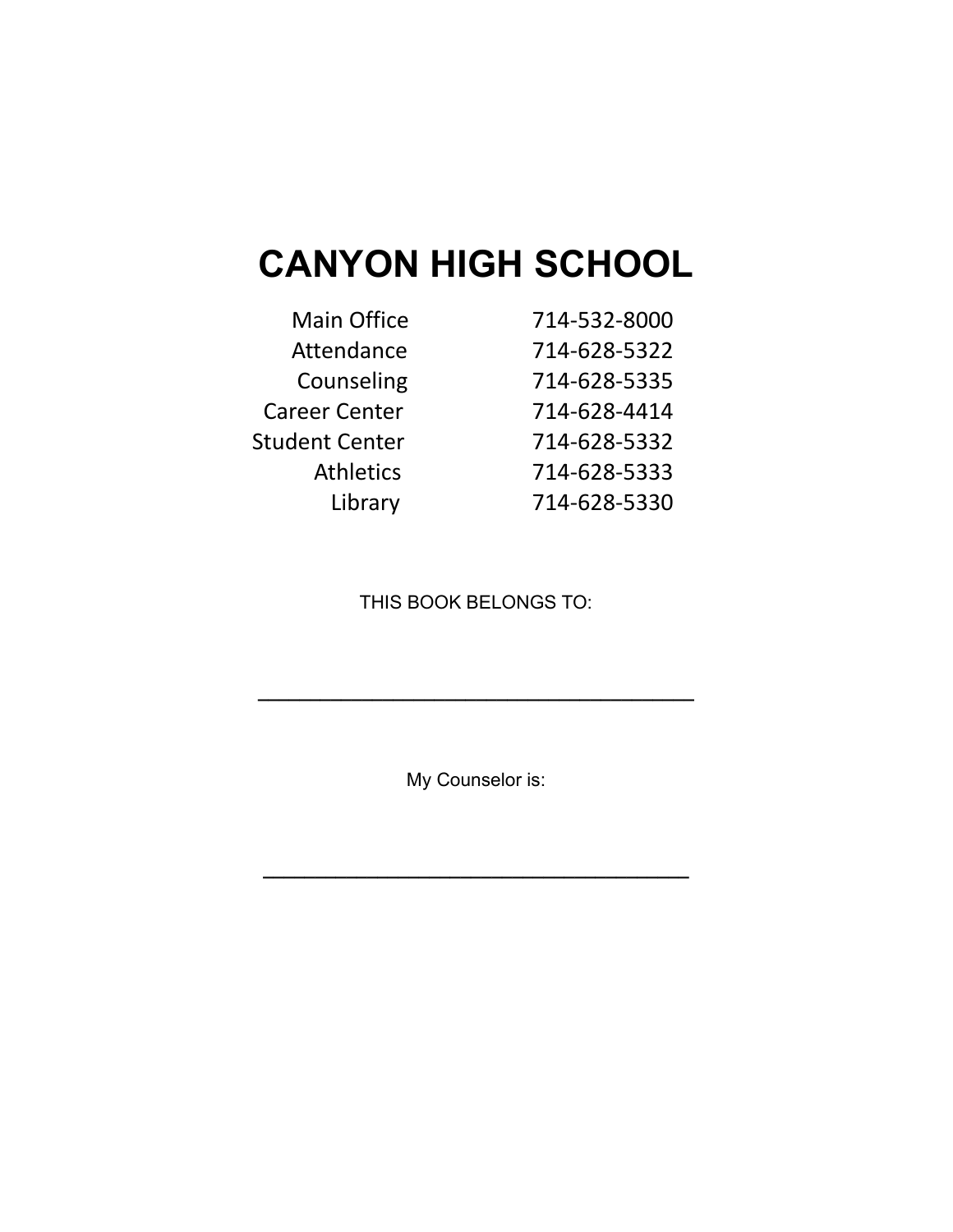## **Campus Information Guide**

Alternative Education Counseling Office Athletic Passes **Athletic Director** Athletic Insurance Health Office Career, College & Vocational Info Counselors/Career Tech Class Rings (orders) Student Center Clubs & Organizations Student Center College Info & Financial Aid Counselors/Career Tech CTE Career Tech Dance Purchase Forms Student Center First Aid/Illness Health Office Grade Reports **Registrar** Graduation **Administration Office** I.D. Cards/ASB Stickers Student Center Lockers Counseling Office Lost & Found **Administration Office** Military Information Career Tech New Students **Counseling Office** Parking Permits Student Center Publications: Student Newsletter Room 100 Yearbook Room 304 Readmittance **Attendance Office** Schedule changes Counseling Office Scholarships Career Tech Short Day Passes Counseling Office Student Government Student Center Transcripts **Parchment.com** Testing (SAT/ACT) Counseling Office Tickets/Activities Student Center Withdrawal from School Registrar Professional Internships Career Tech Work Permits **Career Tech**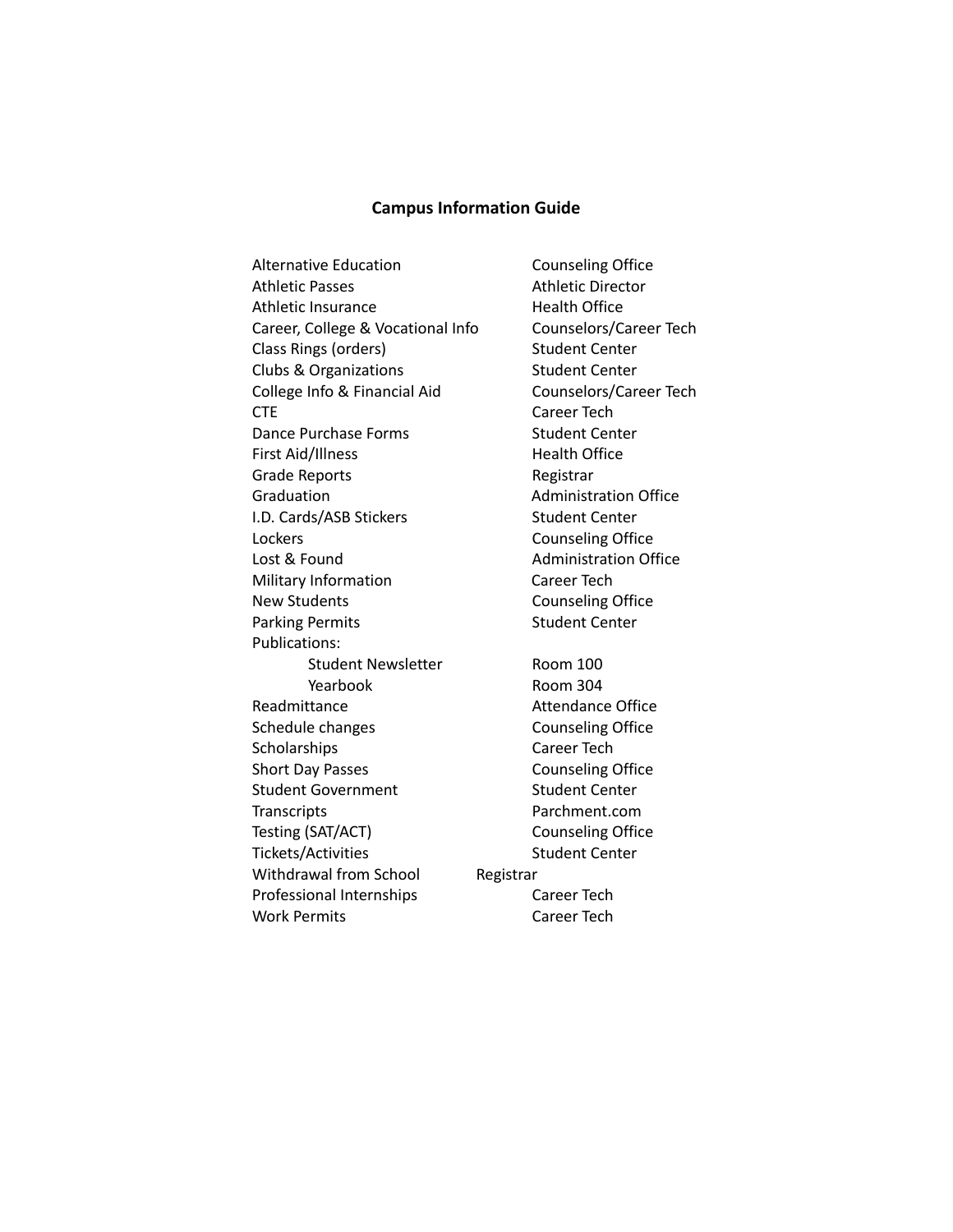#### **Welcome to the TRIBE, where all students are:**

Respec**T**ful, Gene**R**ous, Creat**I**ve, Responsi**B**le, Det**E**rmined

## **ESSENTIAL INFORMATION 2021-2022**

#### **CLOSED CAMPUS**

Canyon maintains a closed campus. The back trail behind the school, PE/athletic fields, student parking lot, and teacher parking lot are all considered off limits during school hours. Students must sign out at the Attendance Office before leaving campus and sign in upon returning on the same day when they return. Failure to do so will result in Saturday School being assigned. Students are not allowed to go to the student parking lot or leave the school through the gates unless they have a short day pass or an off campus pass. All students are required to show their passes to security prior to leaving. Students are not allowed to loiter in the parking lot and must leave the campus.

#### **LIBRARY/MEDIA CENTER**

The Library hours are Monday through Friday, 6:45 a.m. to 4:00 p.m. On Wednesday Late Starts, the Library is open the normal hours unless staff meetings are being held in the Library.

#### **Checking Out Materials:**

- **Textbooks:** A Student ID card is required for textbook check out. Students may check out only one copy of each of their class textbooks. Students are responsible for their own textbooks and should maintain possession of their textbooks at all times.
- **Library Books:** Students may check out up to five library books at a time. A Student ID card is required for library book check out.
- **Board Games:** Games are available for in-Library use only.
- **Technology Devices:** iPads, laptops and phone chargers are available for in-library use only.
- **Technology Devices for overnight use:** Fitbits, cameras and calculators are available for overnight use.

There are 46 computers in the library for use before school, at break, during lunch and after school. Students may use the computers during class time with a pass from their teacher.

The District supported applications and programs as well as Student Portal are accessible on the District website in the library as well as at home. See Mrs. Fisher for help.

New and used book donations are welcomed at the Canyon High School Library.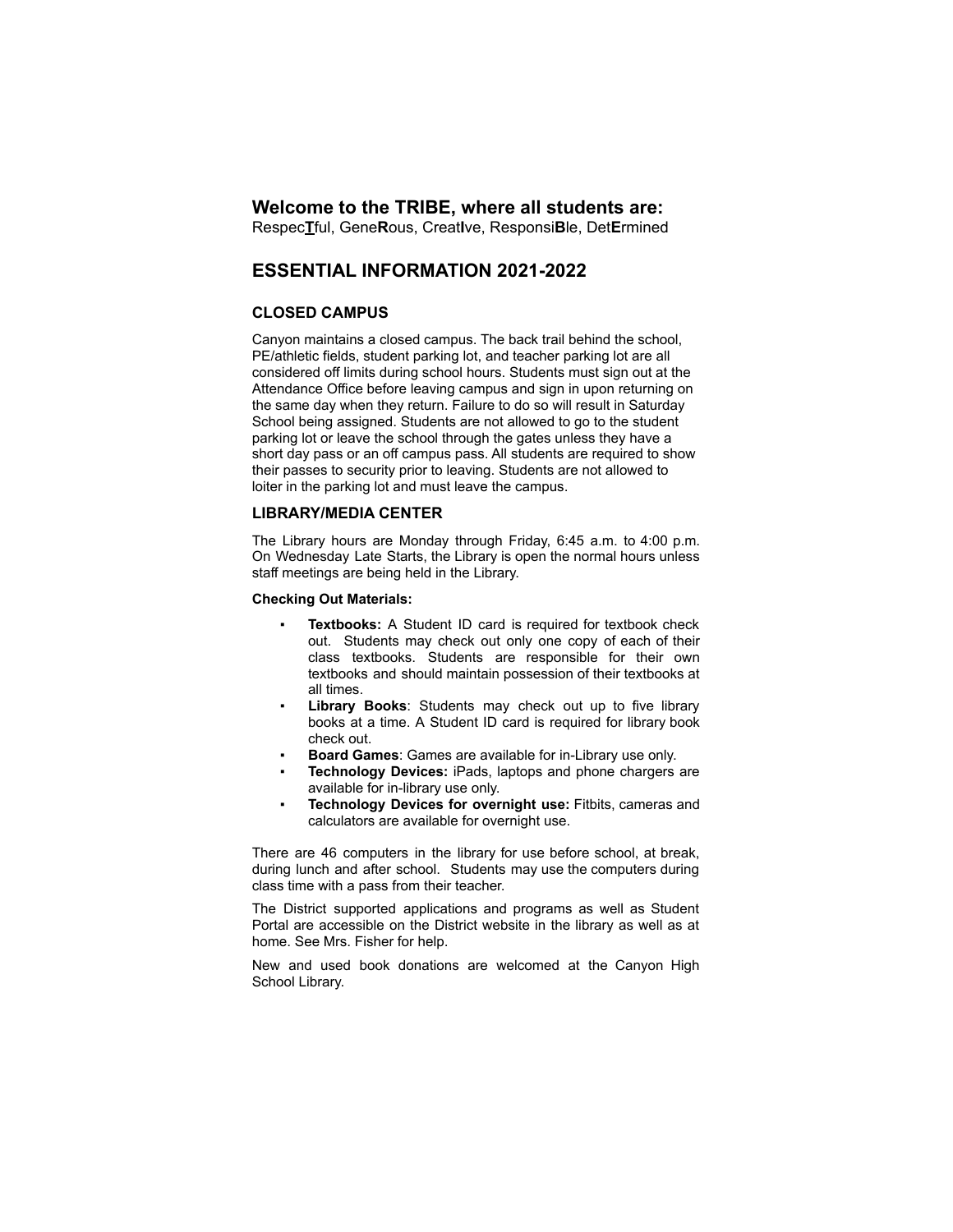#### **I.D. CARDS AND ACTIVITY STICKERS**

All students will be given an I.D. card during registration. **Students will be expected to carry it with them at all times**. An activity Sticker, which turns an I.D. card into an ASB card, may be purchased for \$70.00 during "TAKING CARE OF BUSINESS DAY" or from the Student Center. Funds raised through the sale of Activity Stickers are used to defray student body expenses such as dances, assemblies, certificates presented throughout the year, and many other miscellaneous expenses. Discounts at dances, home athletic events, reduced rates for theatrical productions and many other activities, which charge an admission price, are made available by the purchase of an activity sticker for the I.D. card. Activity cards are not transferable, and at no time shall a student lend his or her card to another student. Privileges will be forfeited if the card is loaned. **The replacement cost for a lost I.D. card is \$5.00.**

#### **LOCKERS**

The use of lockers is optional. All students will have the opportunity to check out a locker. **Students may not use their own lock on the school lockers. Locks will be checked out.** Students do not own the locks and may not take them home. Lockers must be emptied before the end of each school year.

#### **PEP RALLY EXPECTATIONS**

Students are expected to be respectful to all speakers and performers at pep rallies. Any student who is disrespectful, disruptive or behaves inappropriately during a pep rally will be removed from the pep rally, may receive consequences and may not be allowed to attend pep rallies for the remainder of the school year.

#### **RECEPTION**

Items for student pickup should be left at the reception desk. Reception is located in the Administration Building.

#### **SHORT DAY STICKER**

Students who have fewer than six periods are to obtain a Short Day Sticker from the Counseling Office. **Students may not be in the quad or loitering on campus during their short day period.**

#### **STUDENT CENTER/ACTIVITY OFFICE**

The Student Center/Activities Office is open for all students to get information and purchase tickets. **The Student Center is open to purchase items before school, during nutrition, and lunch.** Students must have a current Student ID to make any purchases. If they lost or misplaced their ID they can purchase a new one for \$5. **NO ITEMS WILL BE SOLD DURING CLASS TIME**.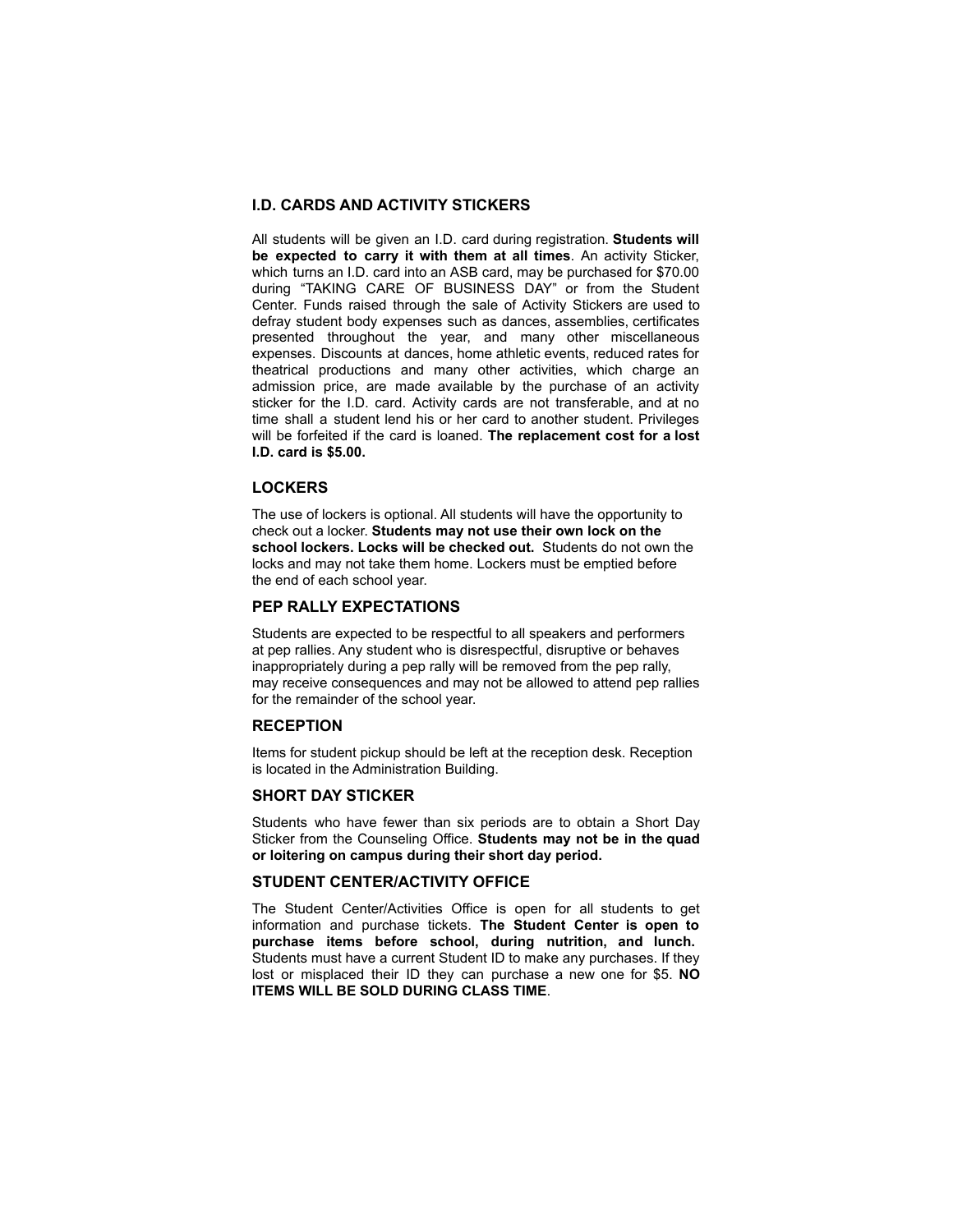The Associated Student Body (ASB) Officers use the Student Center as their meeting room.

## **ACADEMICS**

#### **COLLEGE APPLICATION INFORMATION**

#### **University of California & Cal State University**

Minimum Application Requirements- also known as "A-G" Course Requirements

- A: 2 years History/Social Science
- B: 4 years English
- C: 3 years Mathematics (4 years recommended)
- D: 2 years Laboratory Science (3 years recommended)
- E: 2 years Foreign Language (3 years recommended)
- F: 1 year Visual & Performing Art
- G: 1 year College Prep Elective

\*Students must also take the SAT [\(www.collegeboard.org\)](http://www.collegeboard.org) or the ACT with Writing ([www.actstudent.org](http://www.actstudent.org)) to apply directly to 4 year colleges.

#### **TESTING**

#### **9 th grade – Physical Fitness Test**

**11 th grade – CAASPP English Language Arts/Mathematics/Science** SBAC is taken in the subject areas of English Language Arts and Mathematics. SBAC scores can be used for senior awards eligibility and college placement.

#### Canyon High School Graduation Requirements

- 1. Five credits are earned per semester for each course passed.
- 2. Two years of mathematics are required, including passing Algebra I.
- 3. One year each of Physical and Life Science is required.
- 4. World History or AP Euro, US History and Government/Economics satisfy Social Science credits.

| Social                                                                                                                             | 40<br>30 |
|------------------------------------------------------------------------------------------------------------------------------------|----------|
| *Every student must pass Algebra or Mathematics I in<br>order to earn a high school diploma                                        | 20       |
|                                                                                                                                    | 20       |
| Physical Education (with Hands on CPR)<br>Fine Arts, Foreign Language, or CTE<br>*Formerly one year of Fine Arts or World Language | 20<br>10 |
| College and Career Readiness                                                                                                       | 10       |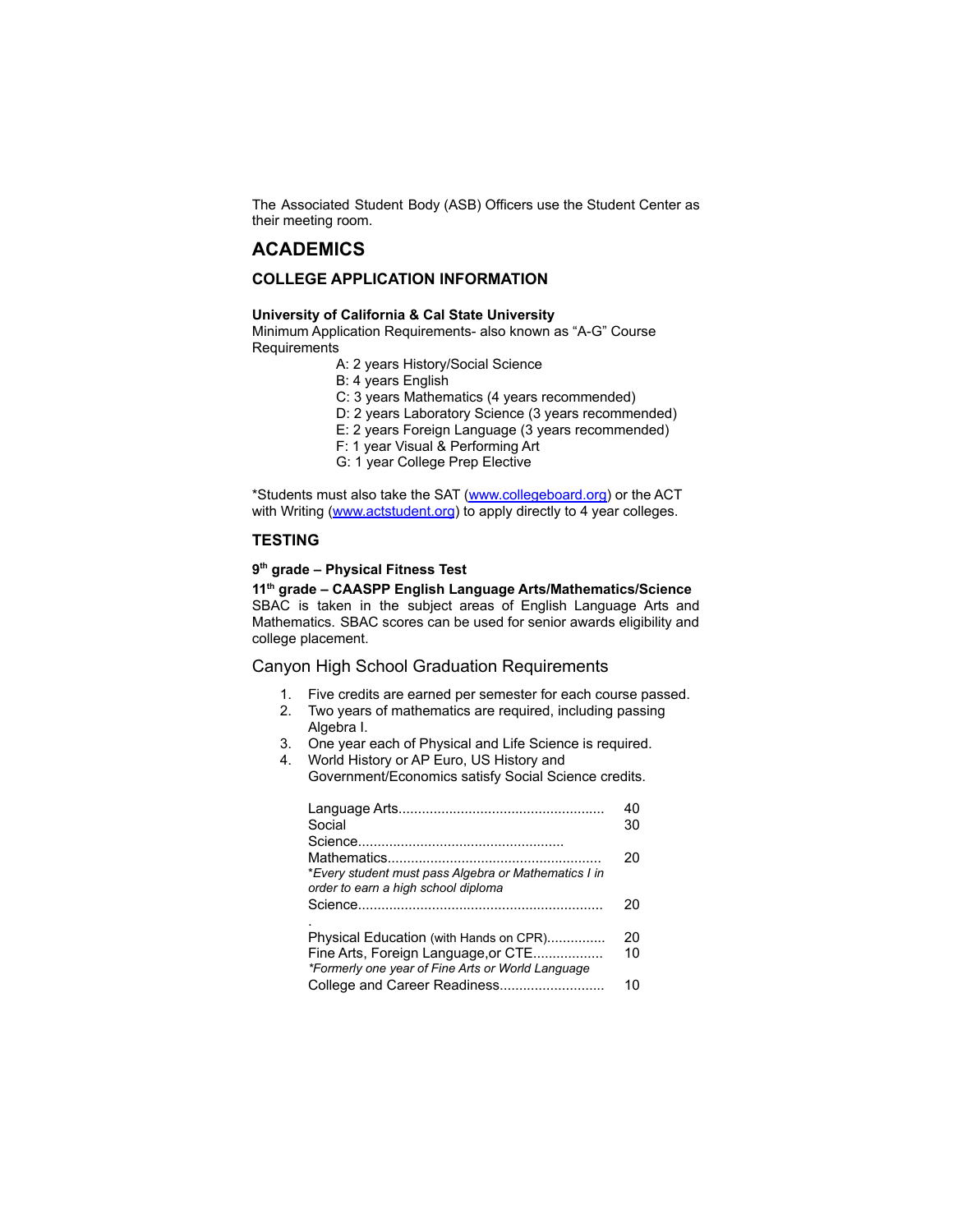| *Students must complete at least one year of CTE.<br><b>AVID. AP or Dual Enrollment</b> |            |
|-----------------------------------------------------------------------------------------|------------|
|                                                                                         | -2.5<br>80 |
| Total                                                                                   | 232.5      |

## **ACADEMIC CLUBS**

#### **National Honor Society (NHS)**

NHS is an organization for students with any GPA calculation of 3.5 or better. Students must pass a faculty review to be accepted. Freshmen are not eligible for membership

#### **California Scholarship Federation (CSF)**

Students interested in being part of CSF need to apply every semester by submitting their transcripts from the previous semester. Students must take college preparatory courses and maintain grades of A's and B's. Students may start applying their freshmen year during the February membership drive.

#### **ASB/INVOLVEMENT**

#### **Associated Student Body Cabinet**

The Associated Student Body (ASB) Cabinet represents all students on campus. These officers are elected by the student body or appointed by an ASB committee. They charter all clubs, oversee the use of Student Body funds, and sponsor many school activities and special events. Information about all school activities is available in the Student Center.

#### **CLUBS AND ORGANIZATIONS**

Canyon High School has many clubs and organizations on campus. Students can choose from a wide variety of activities to pursue special interests. Canyon High School follows the letter of the law in allowing equal access for groups to meet on campus. For all of those interested in establishing a club, a formal meeting will be held at the beginning of the school year.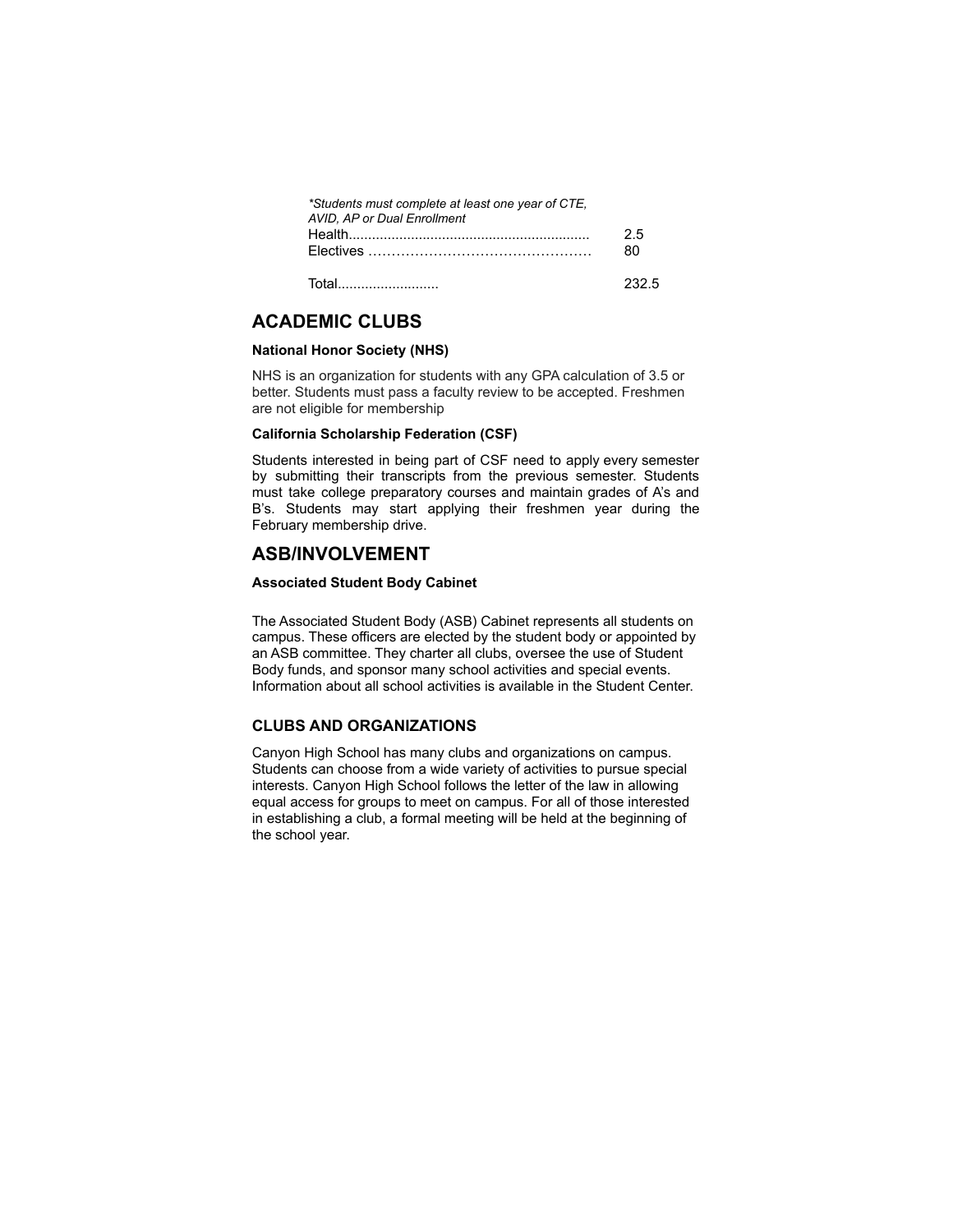## **ASB 2021-2022 ROSTER**

| <b>ASB</b> President                   | Nikki Yar            | 12 |
|----------------------------------------|----------------------|----|
| <b>ASB Vice President</b>              | Jessica Hasselbeck   | 12 |
| <b>ASB</b> Treasurer                   | Ben Nguyen           | 11 |
| <b>ASB</b> Secretary                   | Auva Farr            | 12 |
| School Board Representative            | Hydar Shmara         | 12 |
| <b>Commissioner of Activities</b>      | Mackenzie Gresham    | 11 |
| <b>Commissioner of Activities</b>      | Amrin Rahman         | 11 |
| Commissioner of Athletics (Boys)       | Colin Chu            | 12 |
| Commissioner of Athletics (Girls)      | Reagan Piche         | 12 |
| <b>Commissioner of Clubs</b>           | Hasti Sadeghi        | 11 |
| <b>Commissioner of Clubs</b>           | Jacob Veneracion     | 11 |
| <b>Commissioner of Dances</b>          | Leila Nazary         | 11 |
| Commissioner of Education              | Olivia Enriquez      | 12 |
| Commissioner of Justice                | Priya Deshmukh       | 12 |
| Commissioner of Multimedia             | Alexis Moreno        | 12 |
| Commissioner of Multimedia             | <b>Bianca Rivera</b> | 12 |
| <b>Commissioner of Performing Arts</b> | Lana Salem           | 11 |
| Commissioner of Publicity              | Emma Mikolajczak     | 12 |
| Commissioner of Publicity              | Amya Scott           | 12 |
| Commissioner of Digital Advertisement  | Lauren Sanchez       | 12 |
| Commissioner of Spirit (Boys)          | Ramie Wakeb          | 12 |
| Commissioner of Spirit (Girls)         | Lexi Kieffer         | 12 |
| Commissioner of Technology             | Husain Saifuddin     | 12 |
| Commissioner of Technology             | Justin Milan         | 10 |
| Commissioner at Large                  | Gwen Choi            | 12 |
| Commissioner at Large                  | Kaylee Unilowski     | 12 |
| Senior Class President                 | Koby Ngoy            | 12 |
| Senior Class Vice President            | Abigail Kim          | 12 |
| Junior Class President                 | Pasha Golestaneh     | 11 |
| Junior Class Vice President            | Alana Nielsen        | 11 |
| Sophomore Class President              | Sofi Majidi          | 10 |
| Sophomore Class Vice President         | Isabella Feeney      | 10 |
| Freshman Class President               | Anne Williams        | 9  |
| Freshman Class Vice President          | Joey Kim             | 9  |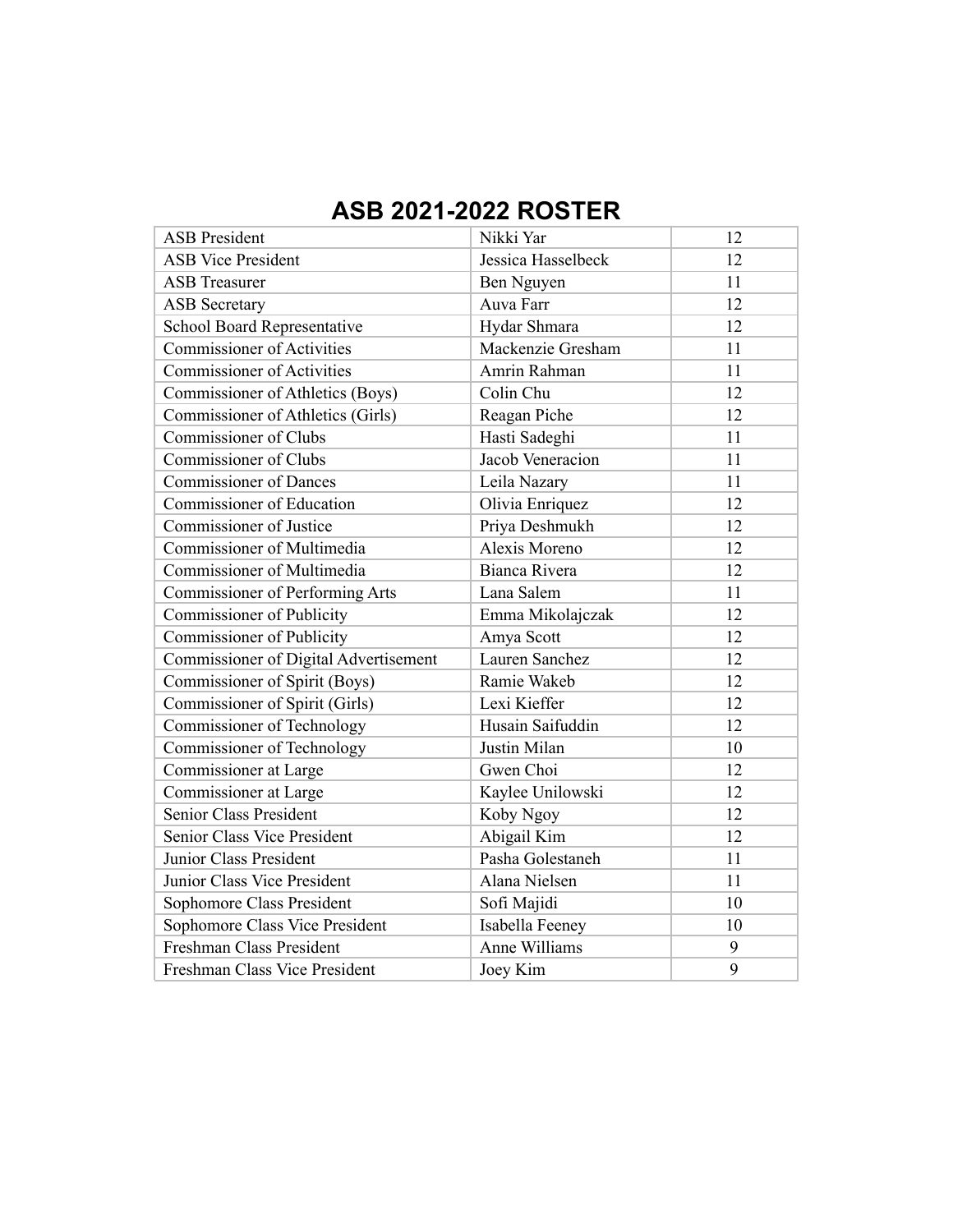#### **SCHOOL DANCES**

Canyon High School's ASB offers formal, semi-formal, and informal dances. Dance information and dance contracts are available in the Student Center. Expectations for dress are on a dance-by-dance basis and can be found on the dance contracts. Ticket costs will vary from dance to dance. ALL SCHOOL RULES apply while students are at dances both on and off campus. Students must arrive at dances within one hour of the posted dance start time or they may not be allowed in. Parents may be notified of students who are "no-shows". Students cannot leave until 30 minutes before the dance ends.

#### **Dance Eligibility**

- All detentions must be cleared before purchasing a dance ticket.
- The number of detentions is based upon all recorded infractions as of the date the dance tickets go on sale.
- Students who do not attend Canyon High School must be accompanied by a CHS student and must be in good standing at their current educational institution.
- All guests must completely fill out the dance permission slip before purchasing a ticket.
- Dance tickets will NOT be sold at the door.

#### **School Rules at Dances**

ALL SCHOOL RULES AND DISTRICT POLICIES ARE TO BE FOLLOWED AT ALL SCHOOL FUNCTIONS. THIS INCLUDES DRESS CODE, BEHAVIOR, DANCE CONDUCT, AND DISTRICT DRUG AND ALCOHOL POLICIES.

- NO GUESTS AGED 21 AND OVER ARE ALLOWED TO ATTEND CANYON HIGH SCHOOL DANCES.
- All guests must check in to the dance WITH their dates.
- Students and guests must check in within one hour of the dance start time.
- Students may not leave the dance until 1/2 hour before the end of the dance.
- Students who leave the dance for any reason will not be readmitted.
- Students and guests must show a current high school ID card in order to be admitted.
- Students not in high school must present a valid ID with their age on it at the door.
- Students are responsible for the behavior of their guests.
- Any student asked to leave a dance will not be allowed to attend the next dance.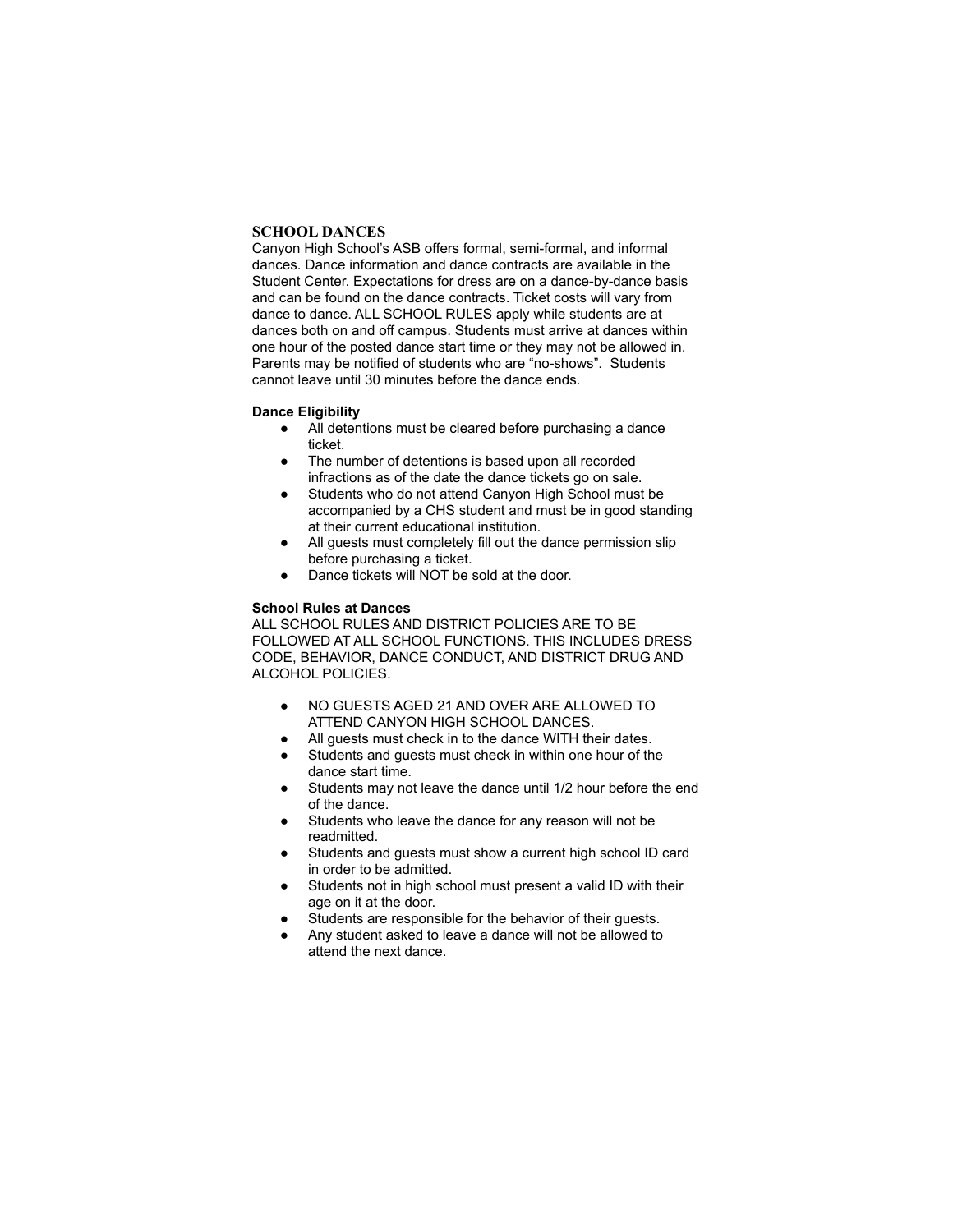#### **Dance Behavior**

- NO FREAKING, grinding, or any other form of inappropriate dancing is allowed
- Student must remain vertical
- Shoes must be worn at all times

## **AWARDS AND HONORS**

**\*These awards are current as of the 2018-2109 school year\***

#### **GLEITSMAN AWARD**

One senior student who has served the school in an outstanding manner is chosen by a vote of the faculty. Criteria: academic achievement, service to Canyon High and involvement in school activities. This award is given at the Senior Awards Ceremony.

#### **GRADUATING WITH HONORS**

Students with a cumulative grade point of 4.7 and above will be designated Summa Cum Laude and those with a 4.5 – 4.699 will be designated Magna Cum Laude. These students are recognized with a colored cord to be worn at graduation.

#### **LAUREATE AWARDS**

Each department, using its own criteria, selects a maximum of five nominees. One is recognized as the most outstanding graduate in the department. Laureates are awarded at the Senior Awards Ceremony.

#### **STATE BILITERACY SEAL**

The State Seal of Biliteracy (SSB) is recognition by the State Superintendent of Public Instruction for graduating high school students who have attained a high level of proficiency in speaking, reading, and writing in one or more languages in addition to English. Students must have met or exceeded standard on the CAASPP ELA junior year.

#### **GOLDEN STATE SEAL MERIT DIPLOMA**

The Golden State Seal Merit Diploma (GSSMD) recognizes public school graduates who have demonstrated their mastery of the high school curriculum in at least six subject areas, four of which are English Language Arts, Mathematics, Science, and US History, with the remaining two subject areas selected by the student. The GSSMD is awarded jointly by the State Board of Education (SBE) and the State Superintendent of Public Instruction (SSPI).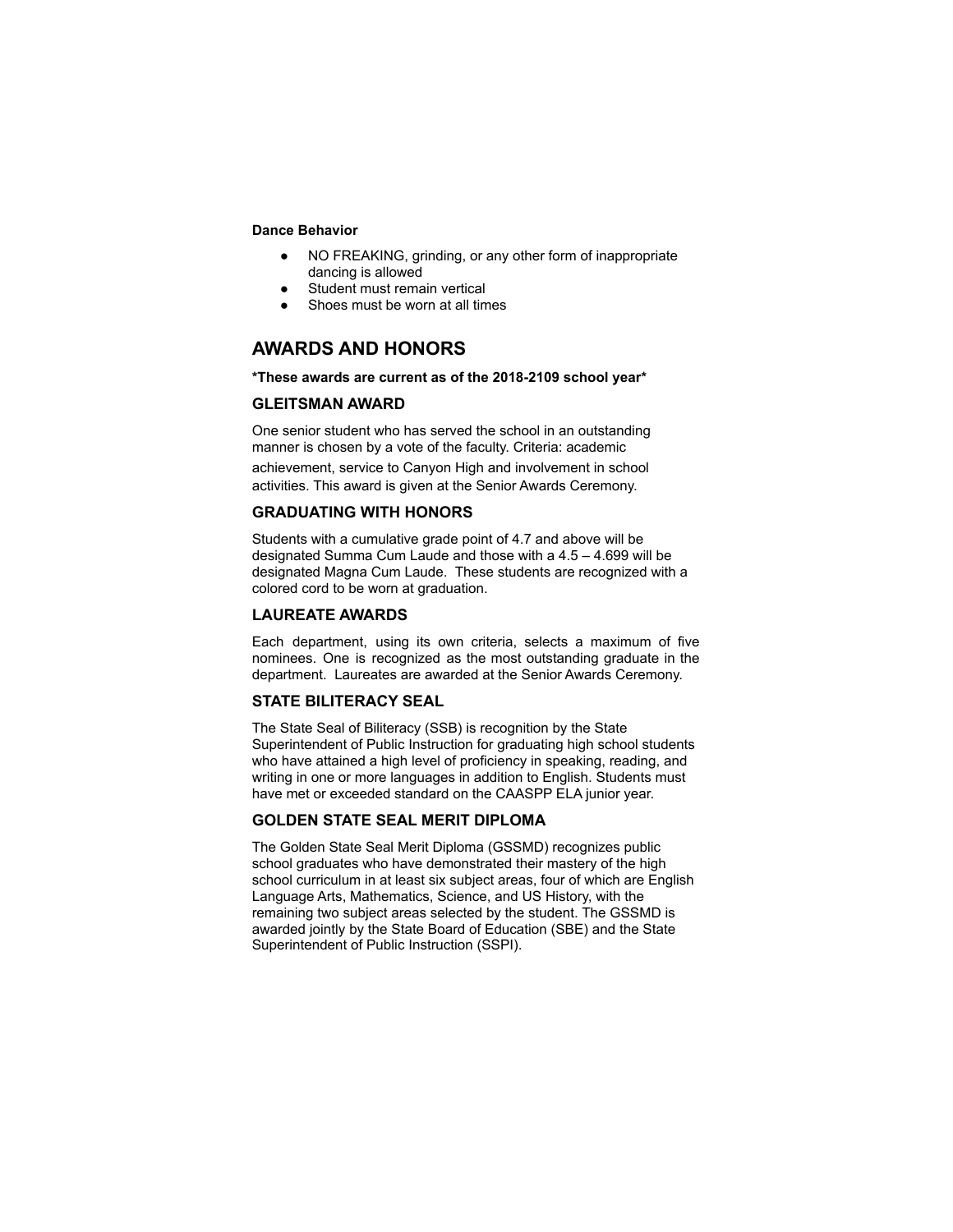#### **MERIT SCHOLARSHIPS**

Sponsored by the National Merit Scholarship Corporation. The PSAT taken in the junior year serves as the basis for semi finalist selection. Finalists compete for scholarships from \$250 to \$6,000.

#### **SCHOLARSHIPS**

Scholarship information is provided in the College and Career Cafe located in the Library.

#### **TOP OF THE TRIBE**

The students in each grade level that have a total weighted GPA of 4.0 or higher for the first semester of the school year are honored.

#### **PRESIDENTIAL AWARDS**

#### **Gold Presidential Award**

Seniors who have a cumulative academic weighted GPA of 4.5 and above and exceeded standards on ELA and Math CAASPP.

#### **Silver Presidential Award**

Seniors who have a cumulative academic weighted GPA of 4.0 to 4.499 and exceeded standards on ELA and Math CAASPP.

#### **SCHOLAR ATHLETE AWARD**

Awarded by the Canyon Athletic Department to a student-athlete achieving a 3.50 (or better) GPA while participating in their season of sport.

#### **IRONMAN AWARD**

Awarded to student-athletes that complete 3 varsity sports during the course of an academic school year.

## **GRADUATION CORDS/TASSELS**

Academic Achievement State Seal of Biliteracy Golden State Seal Merit Diploma IB Diploma Pathways Community Service Redesignated English Learner Gold Presidential Award Silver Presidential Award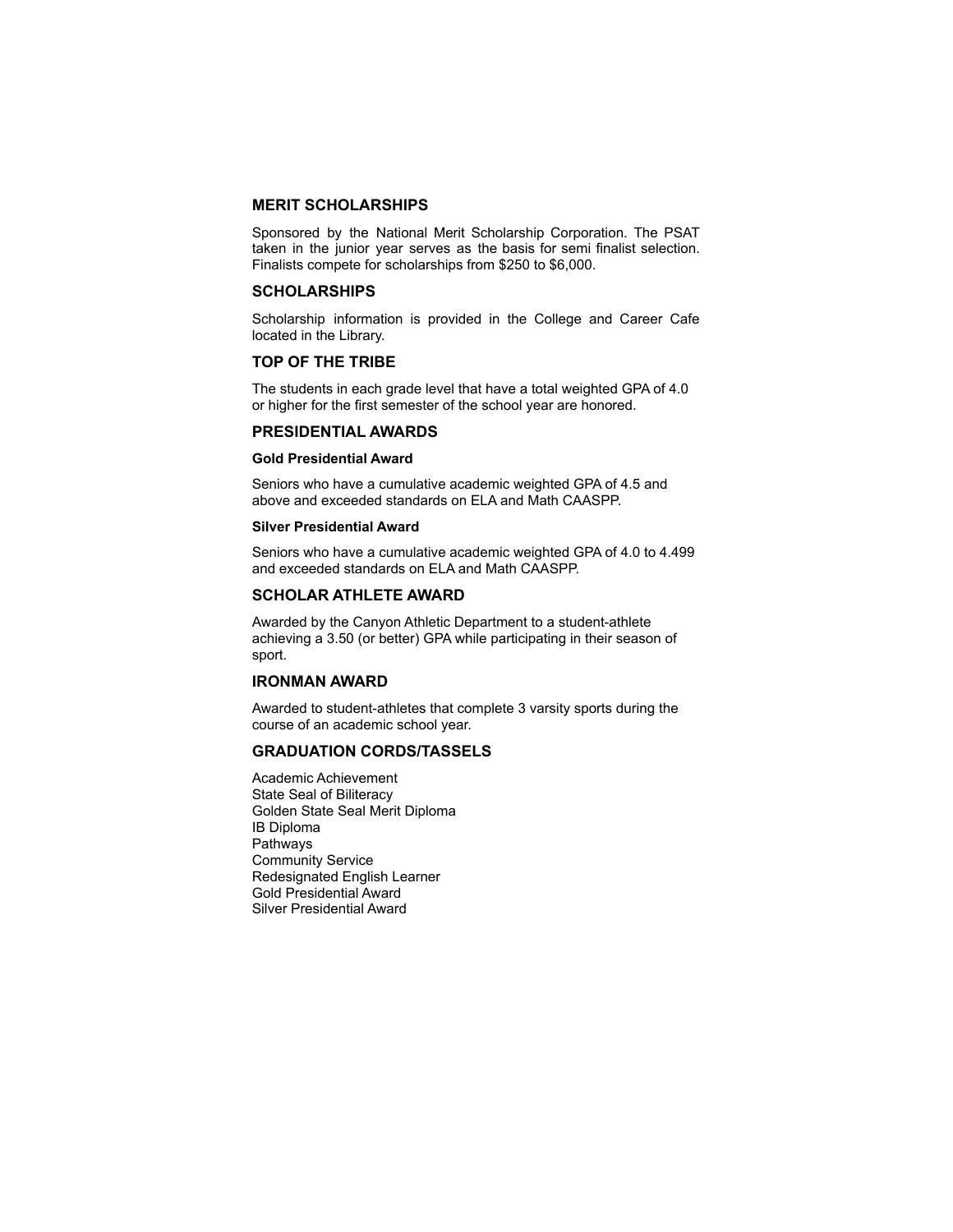## **ATHLETICS/EXTRA CURRICULAR ACTIVITIES**

## **ACADEMIC REQUIREMENTS (ATHLETIC/EXTRACURRICULAR ACTIVITIES)**

Students must maintain a 2.0 (C) or better overall grade point average from the previous quarter in order to participate in athletics/extra-curricular activities. Students have only one quarter of probation in which to bring the grade point average up to 2.0 (OUSD Board Policy 5120).

#### **ATHLETIC EVENT EXPECTATIONS**

Students are expected to be respectful to all athletes, coaches, and performers at athletic events. Any student who is disrespectful, disruptive, behaves inappropriately, or chants something inappropriately during an athletic event will be removed from the game, may receive a consequence and may not be allowed to attend any games for that sport for the remainder of the season.

#### **EQUIPMENT**

All athletic equipment must be returned from the previous sport before a student can check out equipment for the next sport. Go to www.canyonathletics.org for more information.

#### **POOL**

At no time are students to be in the pool unless supervised by a staff member.

| Canyon High School offers the following sports: |                        |                        |  |  |
|-------------------------------------------------|------------------------|------------------------|--|--|
| Fall                                            | Winter                 | Spring                 |  |  |
| <b>Boys Cross</b>                               | <b>Boys Basketball</b> | Baseball               |  |  |
| Country                                         | Girls Basketball       | <b>Boys Golf</b>       |  |  |
| Girls Cross                                     | <b>Boys Soccer</b>     | Softball               |  |  |
| Country                                         | Girls Soccer           | <b>Boys Swimming</b>   |  |  |
| Football                                        | Girls Water Polo       | <b>Girls Swimming</b>  |  |  |
| Girls Golf                                      | <b>Boys Wrestling</b>  | <b>Boys Tennis</b>     |  |  |
| Girls Tennis                                    | <b>Girls Wrestling</b> | Boys Track             |  |  |
| Girls Volleyball                                | Competitive Cheer/Song | Girls Track            |  |  |
| Boys Water Polo                                 |                        | <b>Boys Volleyball</b> |  |  |
| Pep Squad                                       |                        | Boys Lacrosse          |  |  |
|                                                 |                        | Girls Lacrosse         |  |  |
|                                                 |                        | Pep Squad              |  |  |

**SPORTS**

Schedules, contact information, and team news can be found at [www.canyonathletics.org](http://www.canyonathletics.org/)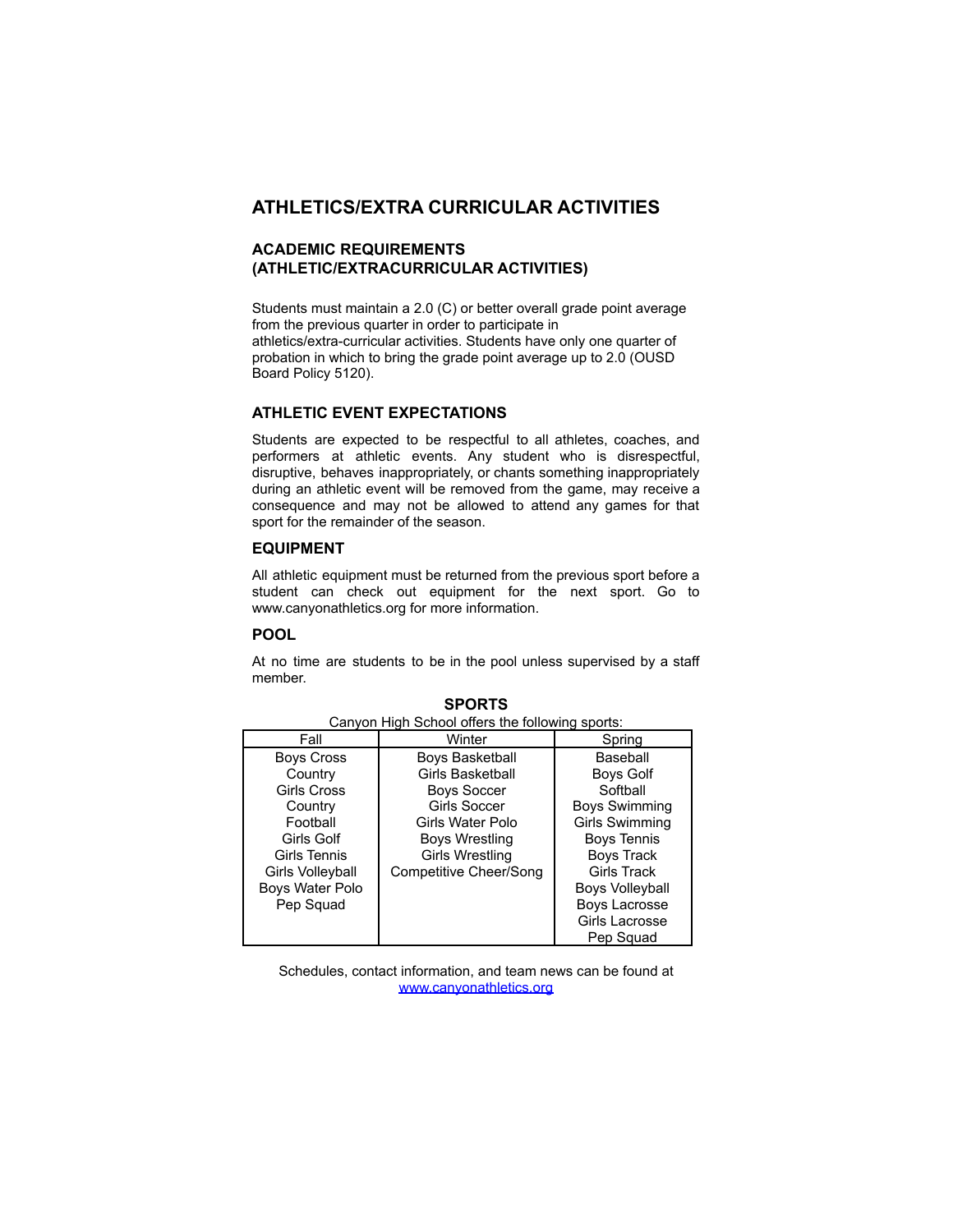#### **TRYOUTS:**

Prior to participation in any Canyon Athletic program tryout, students must complete the following requirements:

- Register on <http://www.athleticclearance.com> and complete a new clearance for each sport you plan on trying out for.

- Valid physical (physicals expire after 1 calendar year).

#### **SUSPENDABLE ACTIONS**

Suspended or expelled students shall be excluded from all school-related extracurricular activities during the period of suspension or expulsion. (cf. 6245 – Extracurricular and Co-curricular Activities)

#### **NON-SUSPENDABLE ACTIONS**

Non-suspendable actions that may result in school discipline will not automatically incur the extra-curricular suspension. Academic integrity violations follow a documented discipline process which may affect extracurricular participation but not automatically. Written consequences are outlined in the Canyon High School Planner.

Any discipline in extracurricular activity will be at the discretion of the Coach or Advisor.

## **ATTENDANCE**

#### **GENERAL ATTENDANCE LINE: (714) 628-5322**

#### **ALL DAY ABSENCES**

#### **24-HOUR ABSENCE LINE: (714) 628-5877**

If your student is going to be absent for the entire day, please call in the same day absences only on our 24-Hour Absence Line. Leave first and last name, ID number and reason for absence. DO NOT LEAVE REQUESTS FOR EARLY RELEASES OR REPORTING OF LATE ARRIVALS ON THE ABSENCE LINE! This is a voicemail service that does not ring in the office; your request may not be heard until much later in the day.

If a parent does not call the Attendance Office on the day of the absence, the **student must bring a note to Attendance within 48 hours** after they return to school. Notes must have the Student name, ID number, date(s), period(s) missed, and reason for the absence.

All notes must be handwritten in ink and signed by the parent or legal guardian. Typed notes will not be accepted. Any unverified absence after 48 hours will be considered truancy.

Progressive discipline including but not limited to detentions, Saturday School and/or suspension from school may be assigned for any unexcused absences.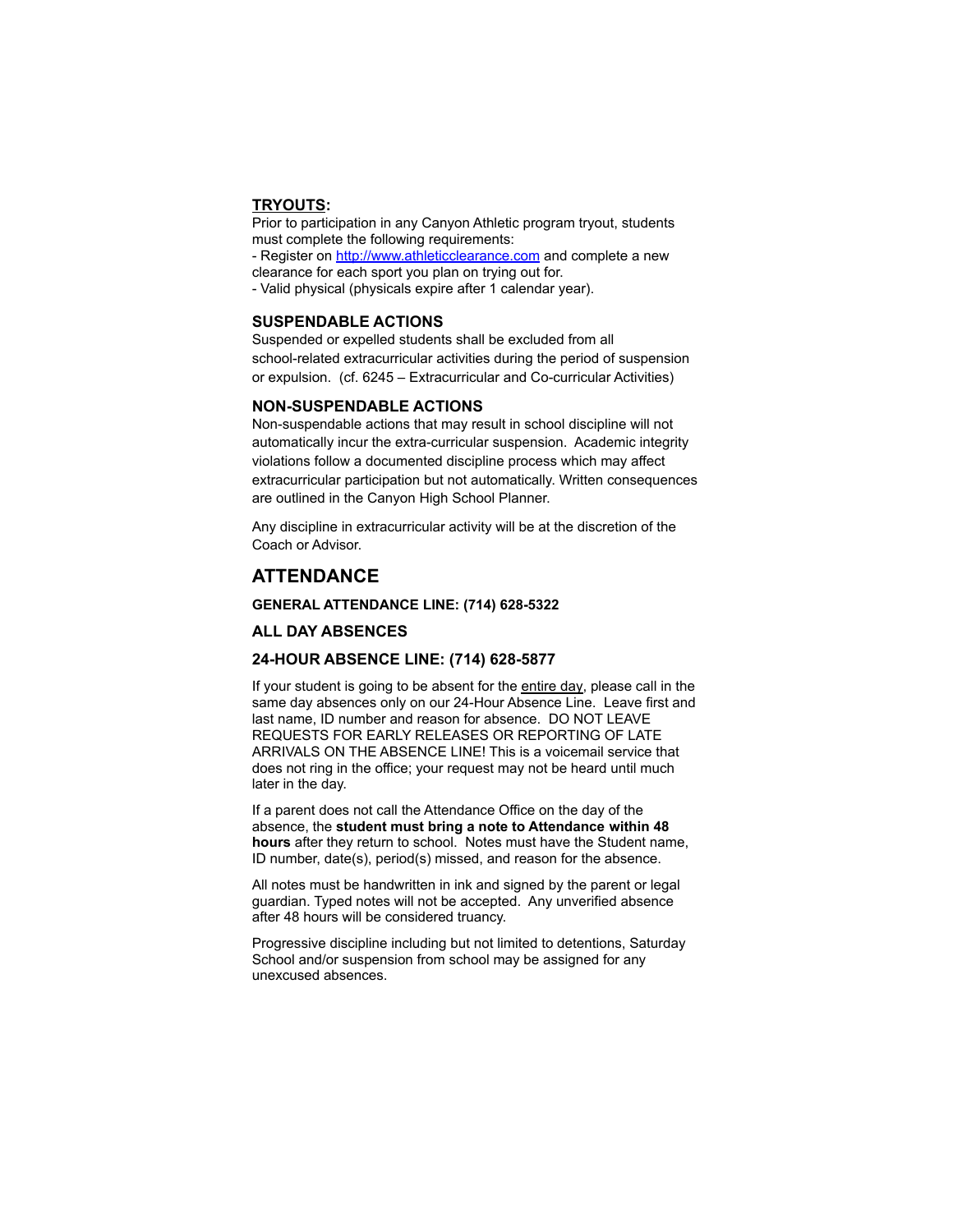*\*Please ensure the Attendance Office has up-to-date phone and/or email information so that we can communicate all absences in a timely manner. Please use your PARENT PORTAL to periodically check your student's attendance records and update any contact information.*

#### Absence Codes:

- Illness: (Code **I**)
- Medical Appointments (Doctor Note required) (Code **B**)
- Funerals (Code **C**)
- Court Appearance (Code **G**)
- College Visit, Religious Retreat (Code **K**)
- Religious Holiday (Code **R**)
- Verified School Function (Code D) For example: Sports, Field Trips, Assembly, Counselors
- Personal Business (Code O) Any absence not listed above. For example, a non-medical appointment, vacation, oversleeping, traffic, etc. Generally, these types of absences are considered unexcused and it is at the discretion of the teachers to allow make-up work.
- Left school early (Code **V**)
- Suspension (Code **S**)

#### **LEAVING SCHOOL EARLY**

#### **ALL STUDENTS MUST SIGN OUT PRIOR TO LEAVING CAMPUS NO EXCEPTIONS!!!**

If a student needs to leave before the school day is over, a parent/guardian should send a note with the student to drop off at the Attendance Office before school. This allows time for the Attendance Office to send an off-campus pass to the student during class so he/she can be released on time. If a phone call is necessary, parent/guardian may call (714) 628-5322 with a 3 hour advance notice to allow sufficient time for an off-campus pass to be given to the student for a timely release. DO NOT call the ALL DAY ABSENCE LINE. A parent/guardian may also come to the Attendance Office to sign out the student. Students who leave early without signing out and bring a note back the next day will have the truancy cleared but are subject to consequences.

**\*\*If a student becomes ill during class time and wishes to go home, the student should NOT call or text home, but should ask the teacher for a pass to the Health Office. Arrangements to go home will be coordinated through the Health Clerk.\*\***

#### **TARDY POLICY**

Students who arrive late to class create not only a disruption to the classroom, but also a loss of valuable instructional time for the student. Students are considered tardy if they are not inside the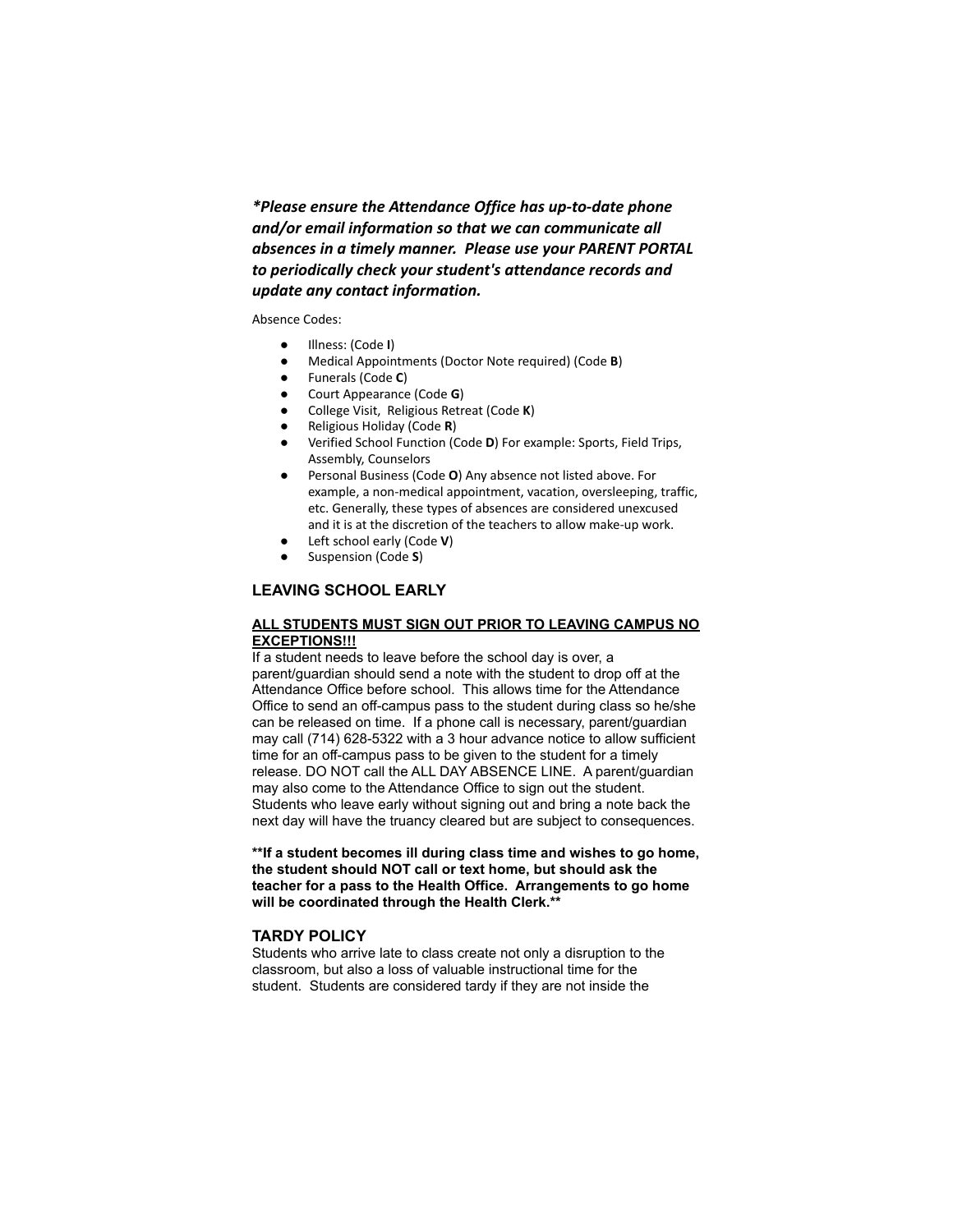classroom when the tardy/passing bell rings. Any student that is MORE than 30 minutes late to a class MUST report to the attendance office to receive a pass to class. Students will be subject to disciplinary action. Canyon HS has a zero tolerance policy for tardiness; a parent phone call does not automatically excuse any assigned consequences.

**Tardy Consequences** – Tardy Consequences are based on the total accumulated over all classes.

Tardy 1-4: Warning Tardy 5-9: Detention Tardy 10 or more: Administrative Action

Administrative Action could be anywhere from 1-4 detentions or a Saturday School. Regardless of consequences assigned, there will be a face to face meeting with an administrator.

#### **Truancy Policy**

Each individual truancy carries two hours of detention. It is important for students to check their attendance through the Student Portal at least once per week. Detention hours are updated daily and posted to the CHS website every Wednesday afternoon.

**[https://www.canyonhighschool.org/uploaded/SCHOOLS/390Canyo](https://www.canyonhighschool.org/uploaded/SCHOOLS/390CanyonHS/Detention_Lists/Det_3-12.pdf) [nHS/Detention\\_Lists/Det\\_3-12.pdf](https://www.canyonhighschool.org/uploaded/SCHOOLS/390CanyonHS/Detention_Lists/Det_3-12.pdf)**

Detentions can be cleared by attending lunch detention, after school detention, and Saturday school. If a student believes the truancy is a result of a teacher error they may get a correction form and have the teacher sign it and the truancy will be removed.

#### **ZERO PERIOD ATTENDANCE EXPECTATIONS**

A zero period class is an optional course request and is not required for any student. A major consideration for students who request a zero period class is the recognition that student attendance must not be compromised due to the early start time. In most cases, there is a direct correlation between regular attendance and success in class. In order to ensure good attendance and to maintain the integrity of the class, it is necessary to establish strict but fair attendance guidelines.

On the 5<sup>th</sup> excused or unexcused absence the teacher will contact home to notify the parents.

On the 7<sup>th</sup> excused or unexcused absence a referral will be given to an Assistant Principal.

On the **10th excused or unexcused** absence the student may be dropped from the zero period class and loss of privileges may occur. **Students who have reached the 10th excused or unexcused absence will not be allowed a zero period class for the next semester.** There may, of course, be exceptions to this contract due to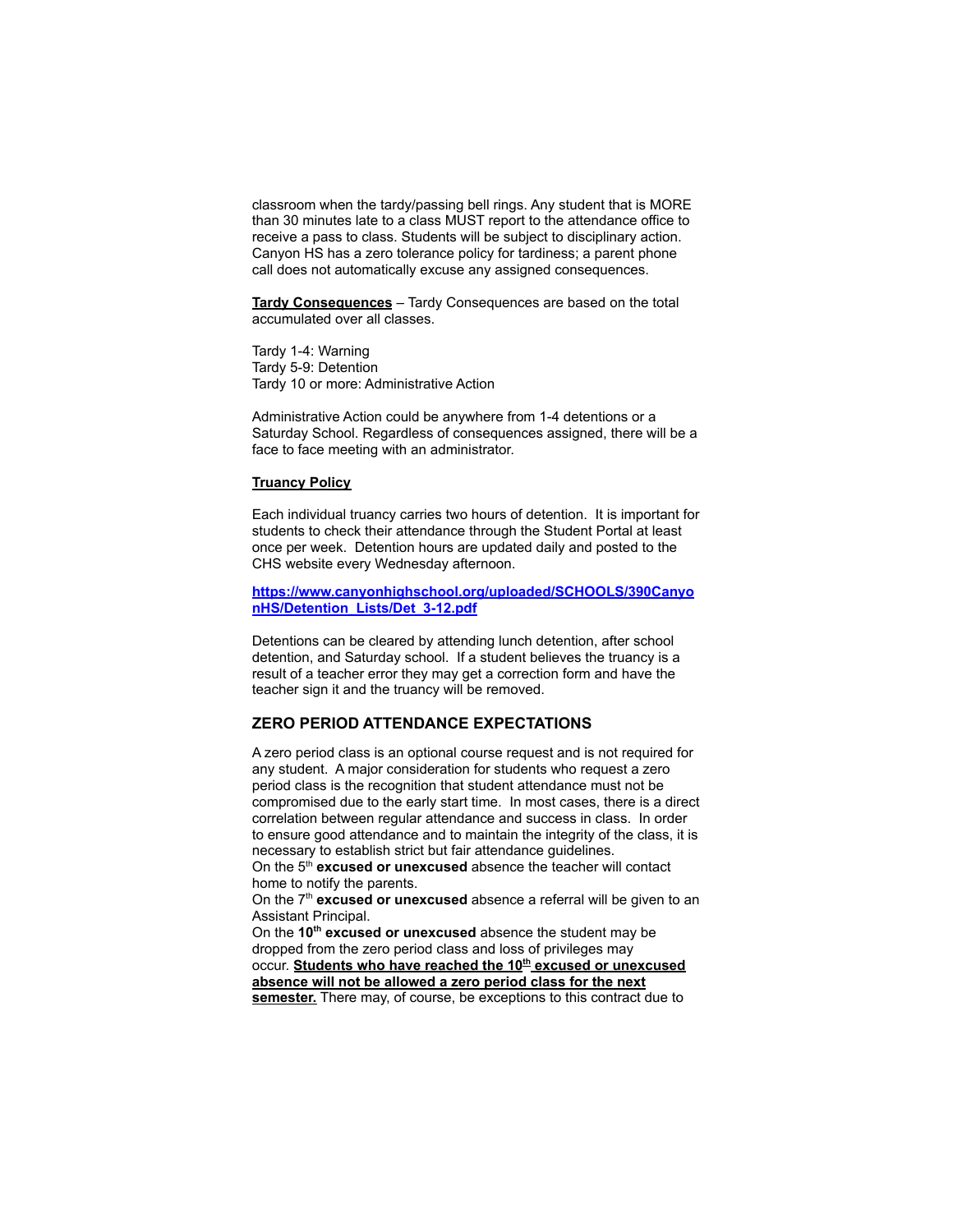verified extended illness or other special circumstances. In such cases it is important that the parent(s) communicate with the teacher and follow established school guidelines for extended absences. The purpose of this policy is not to punish or penalize those students that have legitimate and unavoidable absences. Rather, it is intended to make all students accountable for good attendance and to achieve a quality educational environment.

## **ACADEMIC INTEGRITY/ETHICS POLICY**

The Academic Integrity Policy will be presented to all students during the first two weeks of the school year. Honesty is a moral quality highly valued by the faculty and staff of Canyon High School. Although opportunities exist for students to be less than totally honest, dishonesty is to be avoided in all its forms (i.e. plagiarism, record tampering, cheating). Dishonesty undermines the learning process and destroys the integrity and trust essential for student/teacher relationships. The student who seeks a dishonest advantage over classmates is pursuing a course of action that is unacceptable at Canyon High School and in society.

Academic honesty in the classroom implies that each student completes their own work. The following policy was developed to support teachers in their quest for honesty in the classroom. Promoting honest behavior is a responsibility shared by both the school and the home. CANYON HIGH SCHOOL WILL NOT ACCEPT DISHONESTY IN ANY FORM. Canyon High School defines cheating as, "Any dishonest action used to benefit the individual(s) involved".

#### **LEVEL I:** CHEATING ON ASSIGNMENTS

Classroom instructors will address incidents of students cheating on in-class or out-of-class assignments according to the guidelines of their classroom management plan. Each teacher's classroom management plan is sent home to parents at the beginning of the school year and is kept on file in the counseling office.

#### **\*ALL LEVEL II AND LEVEL III INFRACTIONS WILL BE REFERRED TO THE OFFICE.**

#### **LEVEL II:** CHEATING

The following are examples of cheating; however, the policy is not limited to only these:

- Copying another student's test paper.
- Using "cheating sheets".
- Plagiarism is defined as, "reproducing or copying someone else's work and passing it off as one's own". Plagiarism offenses are typically identified in student research papers or other significant research projects.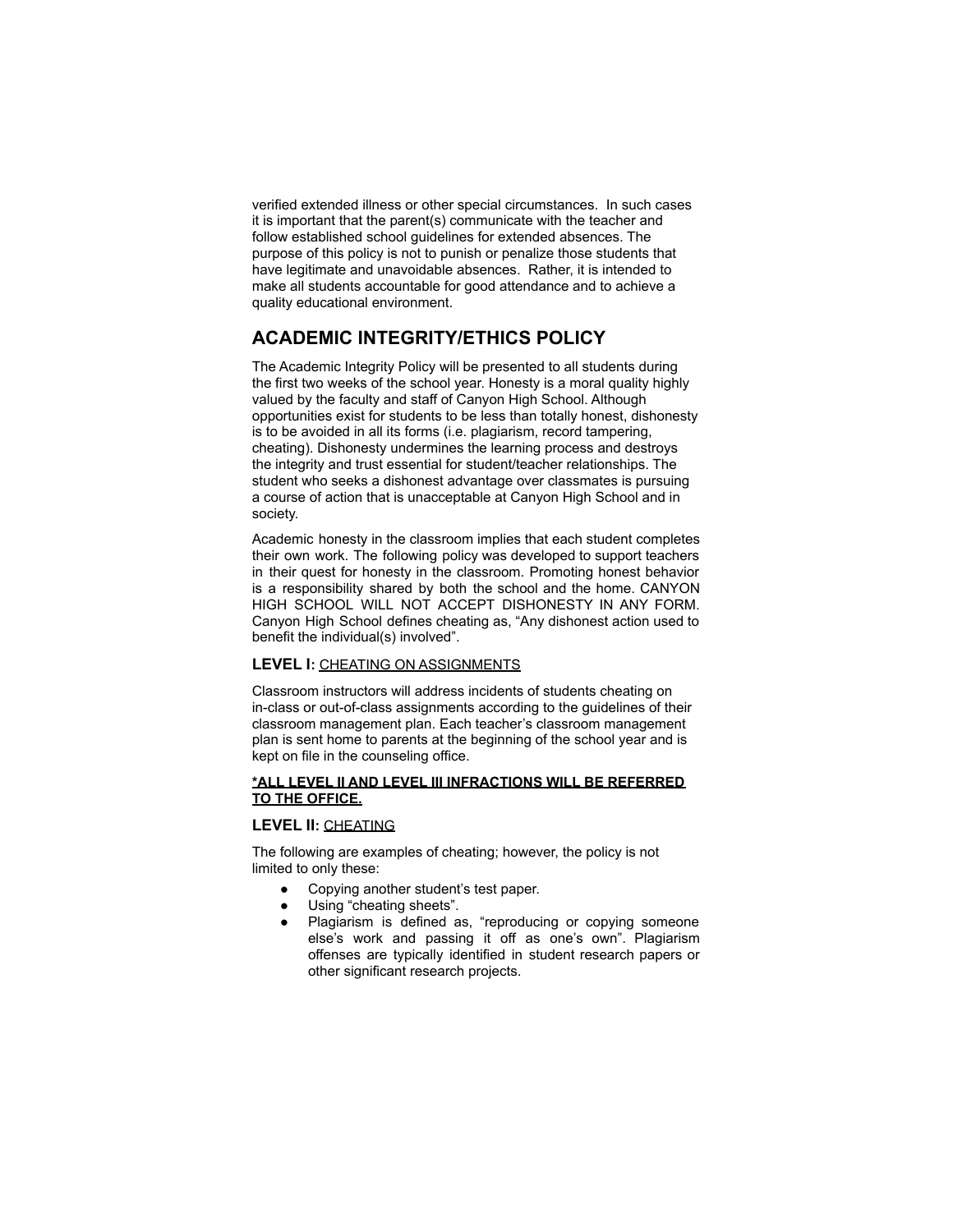- Changing or altering grades, tests, or assignments after they have been marked or corrected.
- Unauthorized use of electronic devices to distribute or obtain answers.
- Acts of dishonesty related to the responsibilities of Teaching Assistant (TA) or Office Service (OS).

#### **LEVEL III:** VIOLATING TEST CONDITIONS

**"Any act that can violate the integrity of the test scene." The following are examples of violating test conditions; however, the policy is not limited to only these:**

- Not adhere to verbal or written guidelines or directions during the testing session.
- Unauthorized communications of any kind during a test session.
- Having access to unauthorized materials during a testing session.

#### **CONSEQUENCES FOR "CHEATING" OR "VIOLATING TEST CONDITIONS"**

- Automatic "F" on the assignment or test will be assigned
- A parent contact will be made by the teacher and counselor
- Incident will be noted in the student's discipline file
- The student will be assigned a mandatory 4 hour Mandatory Saturday School
- If the student is a member of the National Honor Society (NHS) they will be removed
- "If a student is a Teaching Assistant (TA) in the class of infraction or works in the office for Office Service (OS) credit, the student will be dropped from their position with no credit.

## **CONSEQUENCES FOR REPEATED OFFENSES OF LEVEL II AND/OR LEVEL III INFRACTIONS WITHIN THE SAME SCHOOL YEAR CAN INCLUDE ANY OR ALL OF THE FOLLOWING DEPENDING ON THE AMOUNT OF INCIDENCES.**

- Incident will be noted in student's discipline file
- Student will receive a "U" in citizenship
- Conference meeting with student(s), teacher(s), counselor and/or administrator
- Student will be placed on a Behavior Contract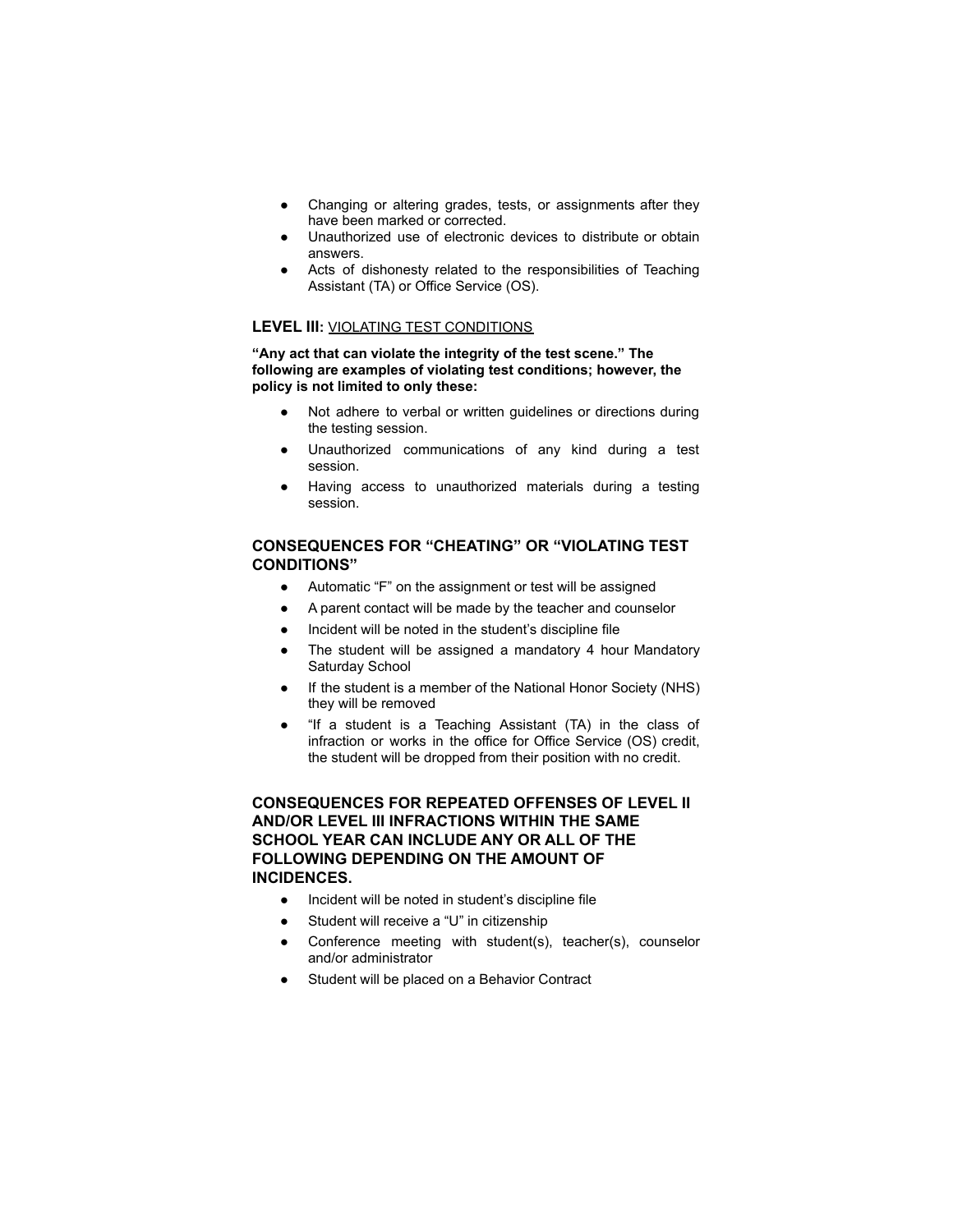Student will be removed from the class and given an "F" for the semester

## **BULLYING/CYBERBULLYING**

According to California Education Code Bullying is defined as: any **severe or pervasive physical or verbal act or conduct**, including communications made in writing or by means of an electronic act that places a reasonable pupil or pupils in fear of harm to that pupil's or those pupils' person or property, experience a substantially detrimental effect on his or her physical or mental health, or experience substantial interference with his or her academic performance.

Complaint filing and investigation procedures are the same as cited above for issues involving harassment.

## **DISCIPLINE**

- The principal, assistant principals or counselors, may issue administrative detentions.
- These detentions may be assigned for disciplinary reasons including, but not limited to, truancy, class disruption, academic integrity violations or violation of school/district regulations, and they must be served by the written deadline on the detention slip.
- Failure to serve the detention(s) may result in additional consequences, such as Saturday School.
- A detention list is posted by student ID on the school website and is updated every Thursday.
- Afternoon detentions are held Mondays through Fridays from 2:40 -3:30.
- Students serving detention MUST arrive on time! Expectations for appropriate student behavior during detention are strictly enforced, including compliance with our Electronic Device Policy.
- Students who are disruptive or defiant will be removed from detention and face further disciplinary action.
- Teachers may hold their own detentions in their classrooms at their own discretion. Failure to appear at a teacher assigned detention may result in an administrative detention. Teacher assigned detentions DO NOT clear administrative detention hours.
- Students who do not serve their assigned detentions on time are subject to further discipline; such as, additional detention hours, Saturday School, denied participation at dances/activities, and loss of parking permits (if issued).

#### **Progressive Discipline Policy**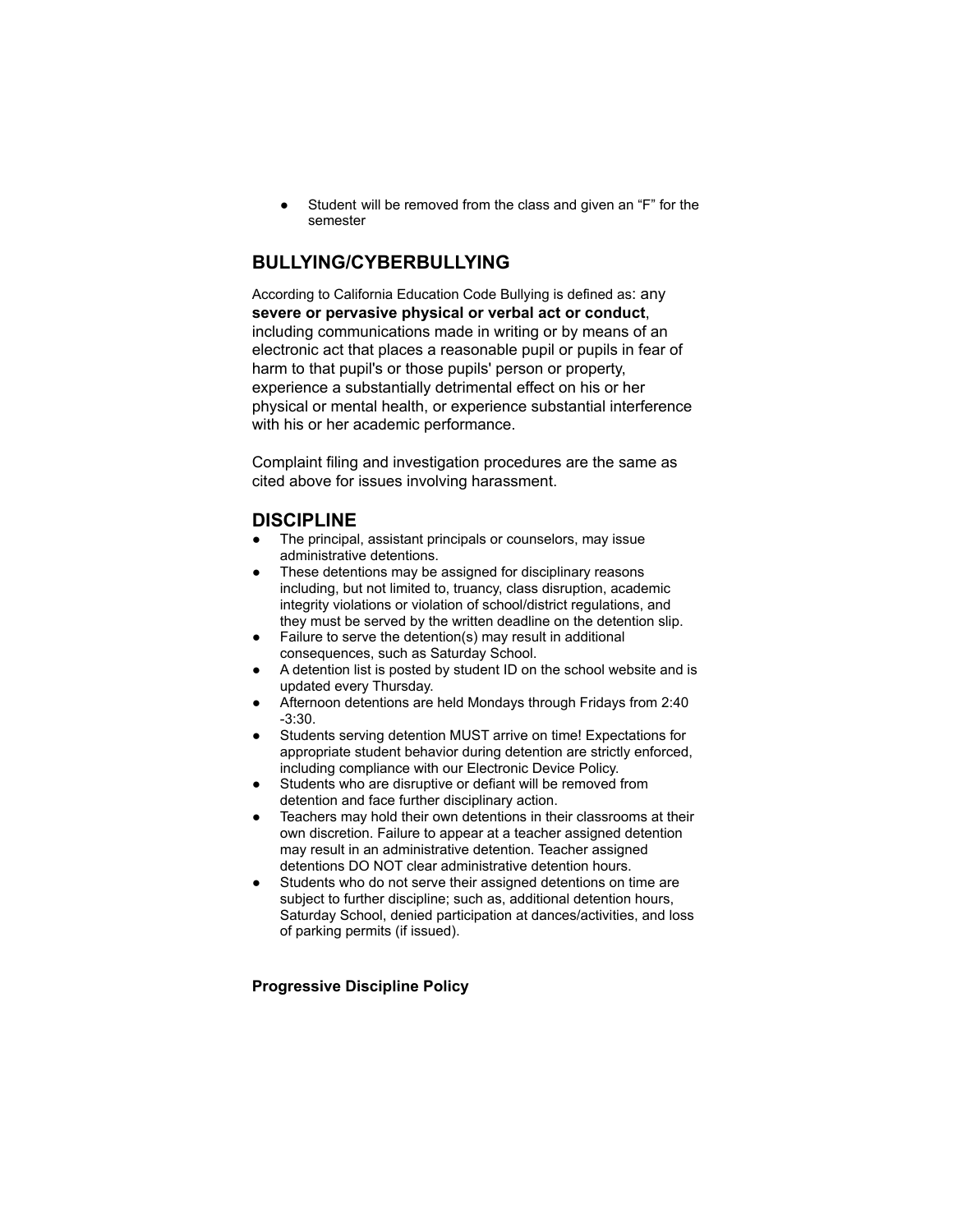- 1. Teacher warning, Parent contact, Positive Intervention Strategy
- 2. Parent contact, Teacher-assigned consequences
- 3. Referral to Counselor or Administration
	- a. Detentions
	- b. Saturday School will be assigned
	- c. Suspension

#### **Saturday School**

More detailed information regarding detentions and Saturday Schools can be found on the Canyon High website <http://www.canyonhighschool.org>

#### **Suspension**

The following offenses are grounds for suspension and/or expulsion on the school grounds or on the way to and from school and at all school activities:

- Fighting, profanity or obscenity
- Disobedience or disruption of school activities
- Property damage or theft
- Involvement in the use of any controlled substance
- Harassment, bullying or threatening another student

#### **Expulsion**

The principal or superintendent shall automatically recommend a student's expulsion for any of the following: (E.D. 48900)

- Causing serious physical injury to another person, except in self-defense
- Possession of any firearm, knife, explosive or other dangerous object of no reasonable use to the student at any school activity.
- Unlawful sale of any controlled substance, as defined in section 11007 of the Health and Safety Code
- Robbery or extortion
- Weapons

#### **DRESS CODE**

Pursuant to Board Regulation #5132(a), the following rules and standards for students attending Canyon High School will be followed. Any students violating these standards are subject to disciplinary action. The following are prohibited:

- Clothing or jewelry that promotes or depicts, gangs, drugs, alcohol, tobacco, violence, criminal activity, obscenity, the degrading of cultures, ethnicity, gender, religion and/or ethnic values. (In general, anything that is divisive or offensive to a student or staff member.)
- Gang related clothing bandanas, oversized pants, doo-rags, socks pulled up to the bottom of shorts, or any combination of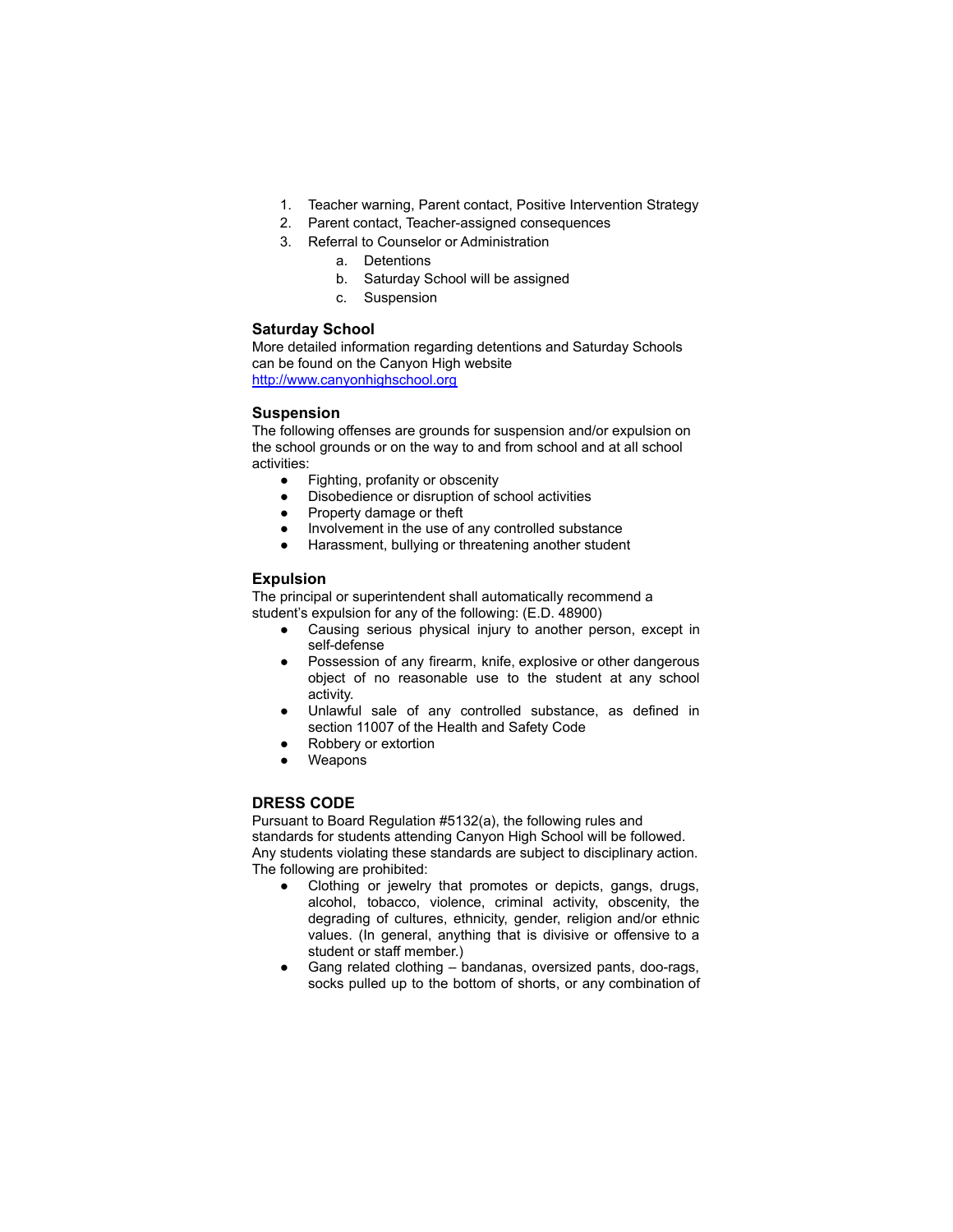clothing identified by the Anaheim Police Department as gang related.

- Clothing which exposes midriffs or does not conceal undergarments at all times. Short shorts, backless dresses, or tops, tube tops, halter tops, strapless tops, see-through or fishnet fabrics and all other clothing items which are revealing, are prohibited.
- **Chains**
- Pajamas and slippers

A good common sense rule is: **"If in doubt, don't wear it."** The Administration reserves the right to restrict any clothing or accessories that in our judgment detracts from the educational environment of Canyon High School.

#### **DRESS CODE VIOLATION CONSEQUENCES:**

- 1) Change clothes, warning, shirts must be returned or detentions will be assigned.
- 2) Change clothes, 2 hours detention (Parent Notification)
- 3) Change clothes, 4 hours Mandatory Saturday School (Parent Notification)
- 4) Parent Conference with Counselor/Administrator and possible behavior contract.

## **ELECTRONIC DEVICES (Cell Phones, Smart Phones, Computers)**

Our goal is to have an educational environment with limited distractions that will take away from the instructional process. Students need permission from their teacher to use any electronic device. Should a teacher allow students to use electronic devices the following guidelines will be in place:

- 1) Students will use their devices for educational reasons at their teacher's direction.
- 2) Students will only use appropriate educational applications on their device.
- 3) Students are not to call, text message, email, or electronically communicate with others from their personal devices during class time.
- 4) Students are required to use the district's content-filtered wireless network through personal devices while at school (not private networks).
- 5) All students will be educated on safe online behavior as part of our district's Internet Safety curriculum.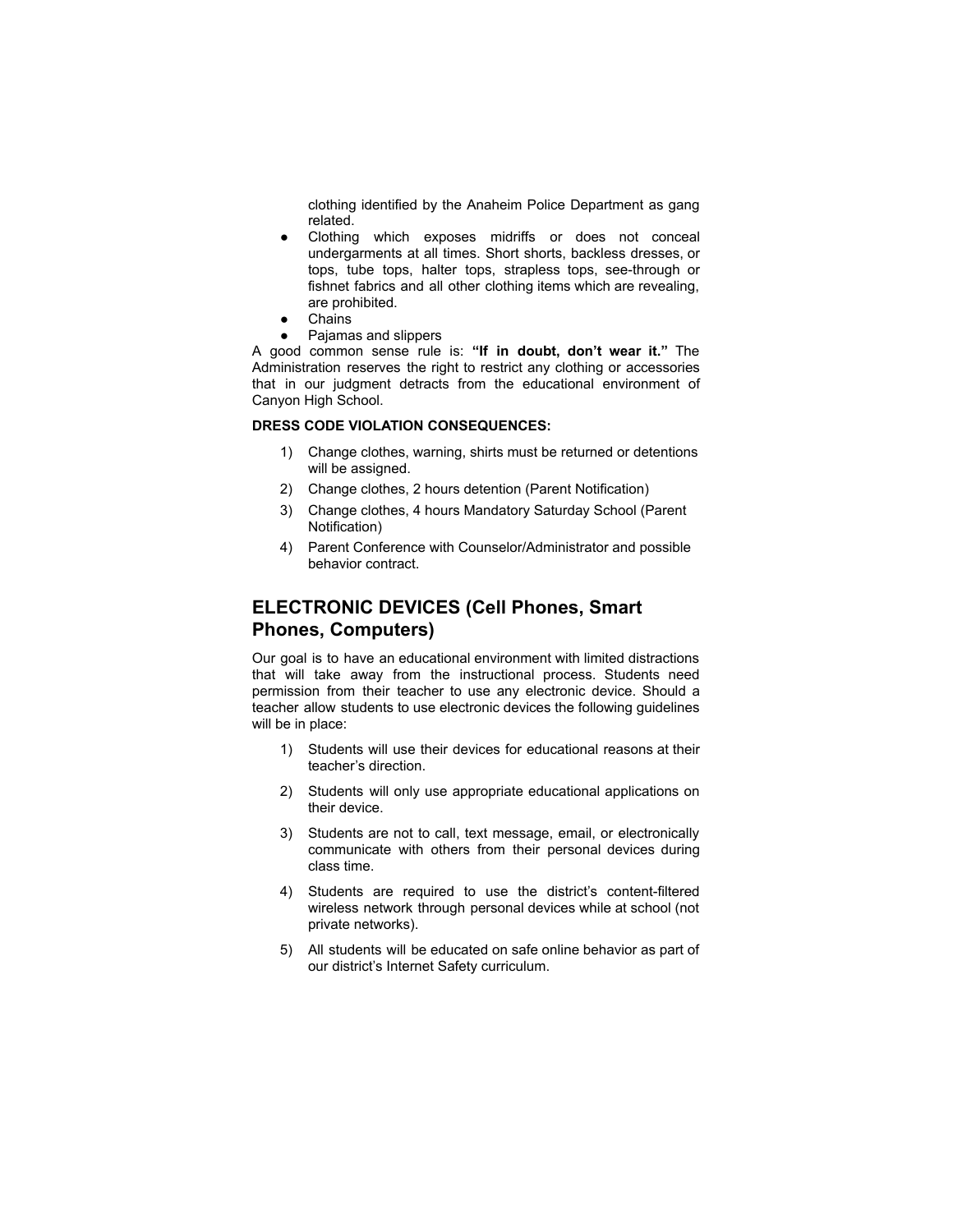**CANYON HIGH SCHOOL IS NOT RESPONSIBLE FOR ANY ELECTRONIC ITEM LOST OR STOLEN AT SCHOOL.** In an effort to return recovered items to their rightful owner, students are encouraged to file a report for lost or stolen items immediately in the Counseling Office to document the incident.

Electronic devices may be confiscated and held in the Counseling Office when used inappropriately.

The following consequences will be applied when an electronic device is visible and/or operating during class without teacher permission (cell phones, iPod's, PSP, cameras, etc.). At each step the electronic device will be confiscated by the teacher and held in the counseling office until the end of the student's school day.

**1 st Offense:** 1 hour detention

**2 nd Offense:** 2 hour detention, parent notified

**3 rd Offense:** Referral to Counselor, Mandatory Saturday School, and parent notified

**4th Offense:** Behavior Contract, parent must pick up electronic device

## **VAPE/WAX PENS**

Vapes (Electronic Cigarettes) containing nicotine are not allowed on campus. Students who are found in possession of a vape will have the vape and its accessories confiscated, parent contacted, and a Saturday School assigned. The vape and accessories will not be returned. Repeat offenses could lead to suspension.

Wax pens containing THC are not allowed on campus. Students who are found in possession of a wax pen will have the pen and its accessories confiscated and the student will be suspended. The wax pen and accessories will not be returned. Repeat offenses will lead to a referral for a Student Success Panel which is held at the district office.

## **GRAFFITI/TAGGING**

Possession of graffiti implements, samples of graffiti directly or indirectly provoking a disruption of school activity and/or any violation of local graffiti ordinances.

Consequences for Graffiti/Tagging - Restitution, confiscate items, parent conference, detention, suspension (1-5) days, possible adjustment transfer, possible expulsion recommendation, and police notification.

## **HALL PASSES**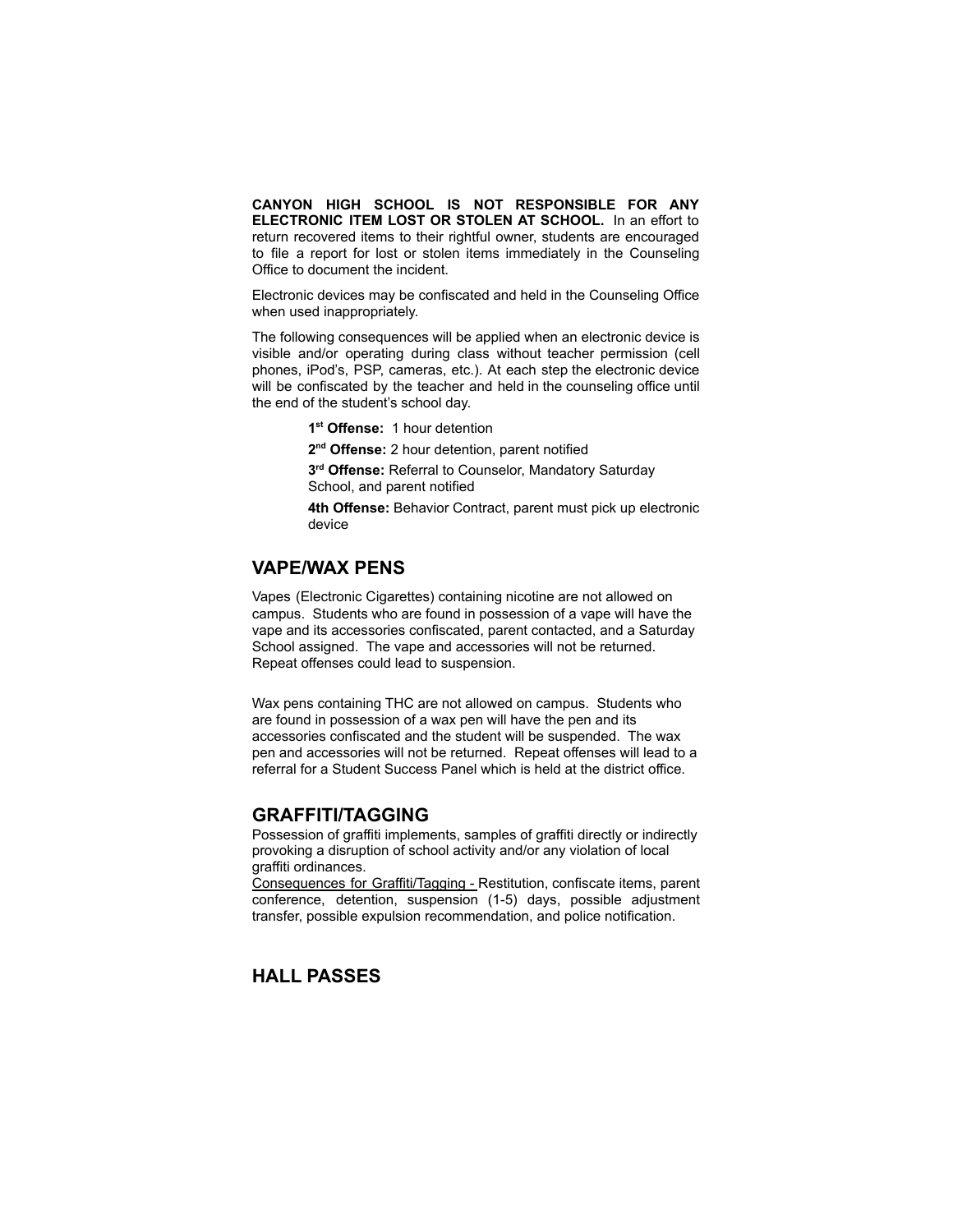All students must have a signed hall pass, with date and time to be outside of the classroom during class time.

## **HARASSMENT POLICY**

Canyon High School is committed to providing a learning environment that is free from harassment of any kind. Harassment of any student by another student, employee, or teacher is prohibited. The school will treat allegations of harassment seriously and will review and investigate such allegations in a prompt, confidential and thorough manner.

A charge of harassment shall not, in itself, create the presumption of wrongdoing. However, substantiated acts of harassment will result in disciplinary action, up to and including dismissal. Students found to have filed false or frivolous charges will also be subject to disciplinary action, up to and including dismissal.

#### **Verbal Harassment**

Any written or verbal language or physical gesture directed at a teacher or a student that is insolent, demeaning, abusive or implicitly or explicitly implies a threat of bodily harm is totally unacceptable and shall be deemed harassment and will be dealt with as such.

#### **Physical Harassment**

Unwanted physical touching, contact, assault, deliberately impeding or blocking movements, or any intimidating interference with normal work or movement.

#### **Visual Harassment**

Derogatory, demeaning, or inflammatory posters, cartoons, written words, drawings or gestures.

## **INTERNET ACCESS**

Students are authorized to use the district's on-line services in accordance with specified user obligations and responsibilities. Students must turn in a signed form and establish on-line service accounts. Students must follow these guidelines:

- Users must show a valid student ID card with Internet Access.
- Users shall not gain unauthorized access to others individual data, data systems, resources, entities, or governmental agencies.
- Users may not allow others to use their access privileges to work on the computers.
- The system shall be used only for legal purposes related to education. The district reserves the right to monitor any on-line use.
- Users shall not transmit or view material that is threatening, obscene, disruptive or sexually explicit, or that could be construed as harassment or disparagement of others based on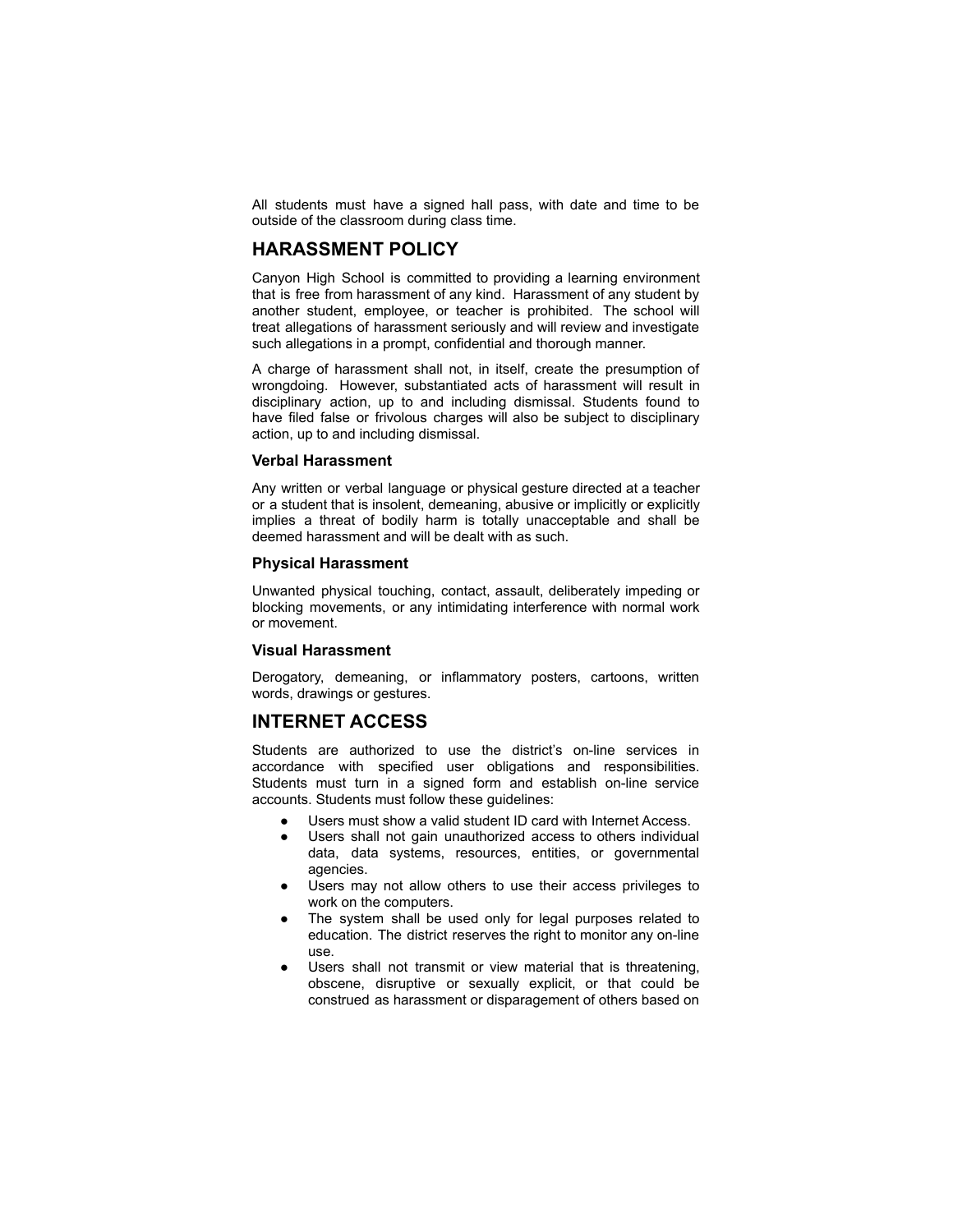their race, national origin, sex, sexual orientation, age, disability, religion or political beliefs.

- Copyright laws may not be violated.
- Vandalism will result in the cancellation of user privileges.
- Users are expected to keep messages brief and use appropriate language.
- Users shall report any security problem or misuse of the network to any staff member.

## **PARKING**

#### **Parking Permit Rules and Regulations**

- Students must present a valid CA Driver's License when submitting an application. NO PERMITS ACCEPTED. Due to limited parking availability, priority is given to students with licenses. In case of emergency, a student must be able to legally move his/her vehicle. When a student has a DL then they can apply if space is available.
- Senior students will be given first priority. Juniors will receive permits through a lottery process after school begins if space is available. Freshman and sophomores are not allowed to purchase parking permits due to space availability.
- Students issued Parking Permits will **ONLY** be allowed to park in the CHS student parking lot.
- Any student parking in a staff or visitor parking space will have their permit revoked.
- Do not block aisles, gates, or fire lanes. **Park only within marked parking spaces.**
- Parking Permits MUST be hung on the rearview mirror, and may not be removed.
- Only one Parking Permit will be issued for the vehicle on the application; permits may NOT be used by any student other than the name on the original application. It is the student's responsibility to update this information if it changes. If a student changes his/her primary car, the student must report to the Student Center to complete a new parking application.
- Permits **MUST NOT** be tampered with. If a student sells, makes a fake copy, or gives their permit to another student, they will lose the permit for the rest of the school year without a refund.
- **● Parking permit eligibility will be reviewed at the end of each quarter. Any student with more than two detentions is subject to having his/her permit revoked and not returned until detentions are cleared. Refunds will not be issued.**

#### **WARNING!**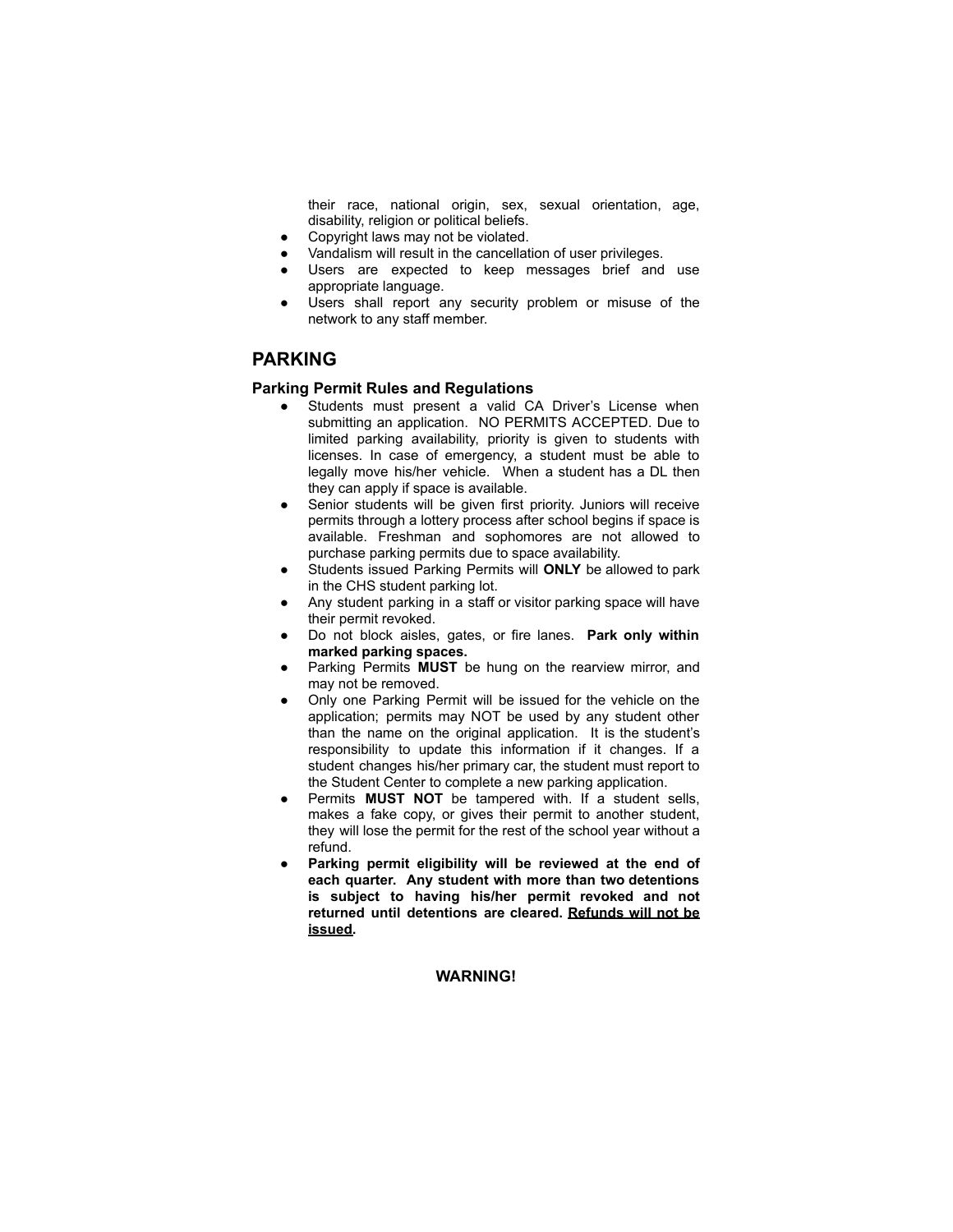- Cars without a valid Parking Permit may be ticketed or towed by the Anaheim Police Department.
- CHS hereby declares itself **NOT RESPONSIBLE** for and assumes no liability arising from fire, theft, damage to, or loss of the vehicle or any article left therein.
- A \$50 replacement fee will be imposed if a student loses his/her parking permit.

**PETS -** Animals are not permitted on campus at any time. Exemptions are made for Science instructors.

**POOL** – Unsupervised use of the pool is extremely dangerous. Students using pool unsupervised will be subject to disciplinary action, up to and including dismissal.

## **PUBLIC DISPLAYS OF AFFECTION**

Suggestive or obscene public displays of affection will not be allowed. This includes passionate kissing, groping and sexually suggestive behavior. Students will receive one warning from staff, and the students' parents may be contacted. Ongoing behavior will result in suspension for obscenity and vulgarity (48900(i) and for disruption of school activities. (48900(k).

## **SEXUAL HARASSMENT**

Includes unwelcome sexual advances and other verbal or physical conduct of a sexual nature when any or all of the following occurs:

- 1. Submission to such conduct is made either explicitly or implicitly a term or condition of a student's academic status or progress.
- 2. Submission to or rejection of such conduct by a student is used as the basis of academic decisions affecting the individual.
- 3. Such conduct has the purpose or effect of reasonably interfering with the individual's academic performance or creating an intimidating, hostile or offensive education environment.

It is the responsibility of Canyon High School to:

- 1. Implement this policy through regular meetings with all administrators, ensuring that they understand the policy and its importance;
- 2. Make all faculty, staff, students, and parents aware of this policy and the commitment of the school towards its strict enforcement;
- 3. Remain watchful for conditions that create or may lead to a hostile or offensive school environment;